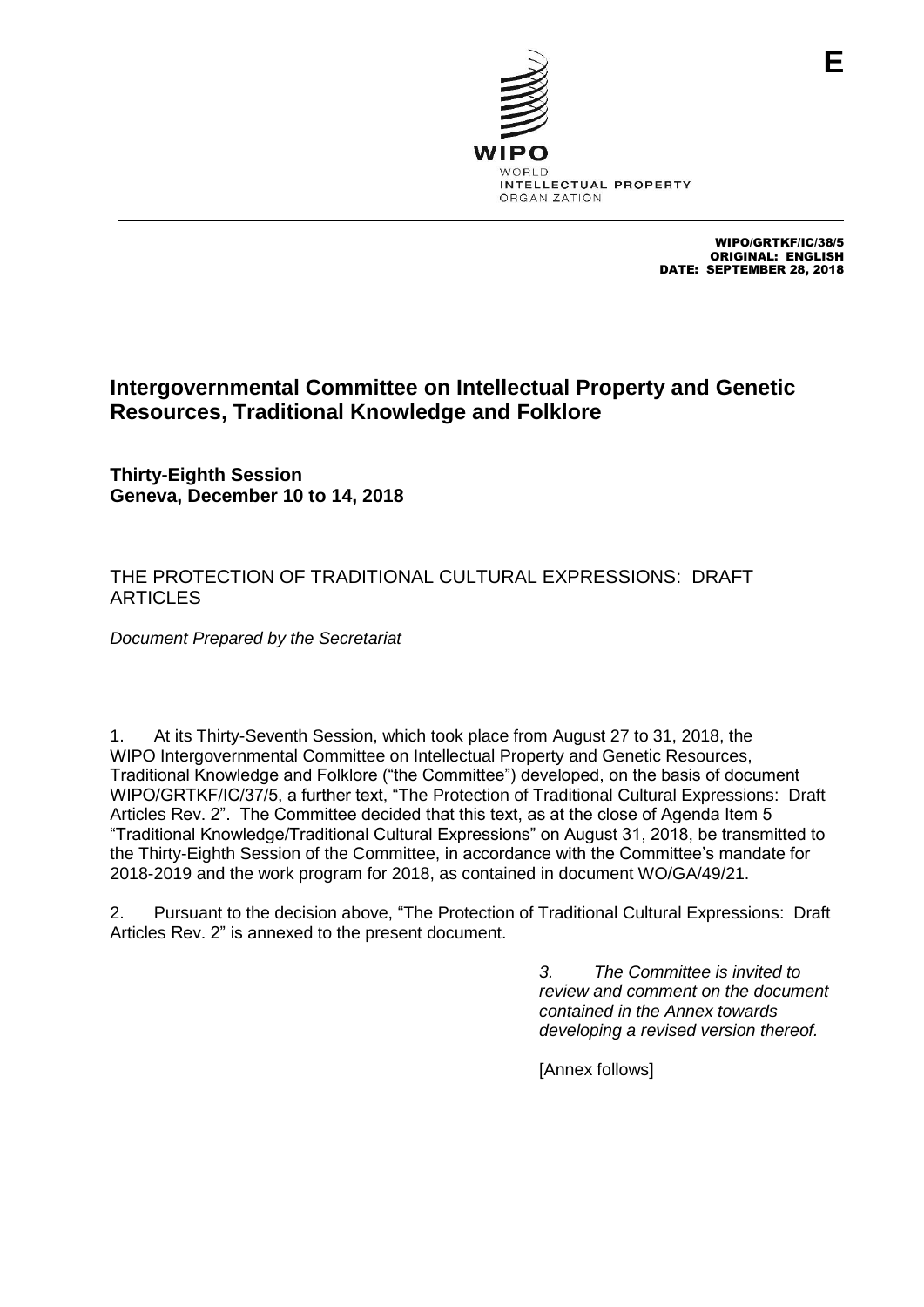# **The Protection of Traditional Cultural Expressions: Draft Articles**

**Rev. 2 (August 31, 2018)**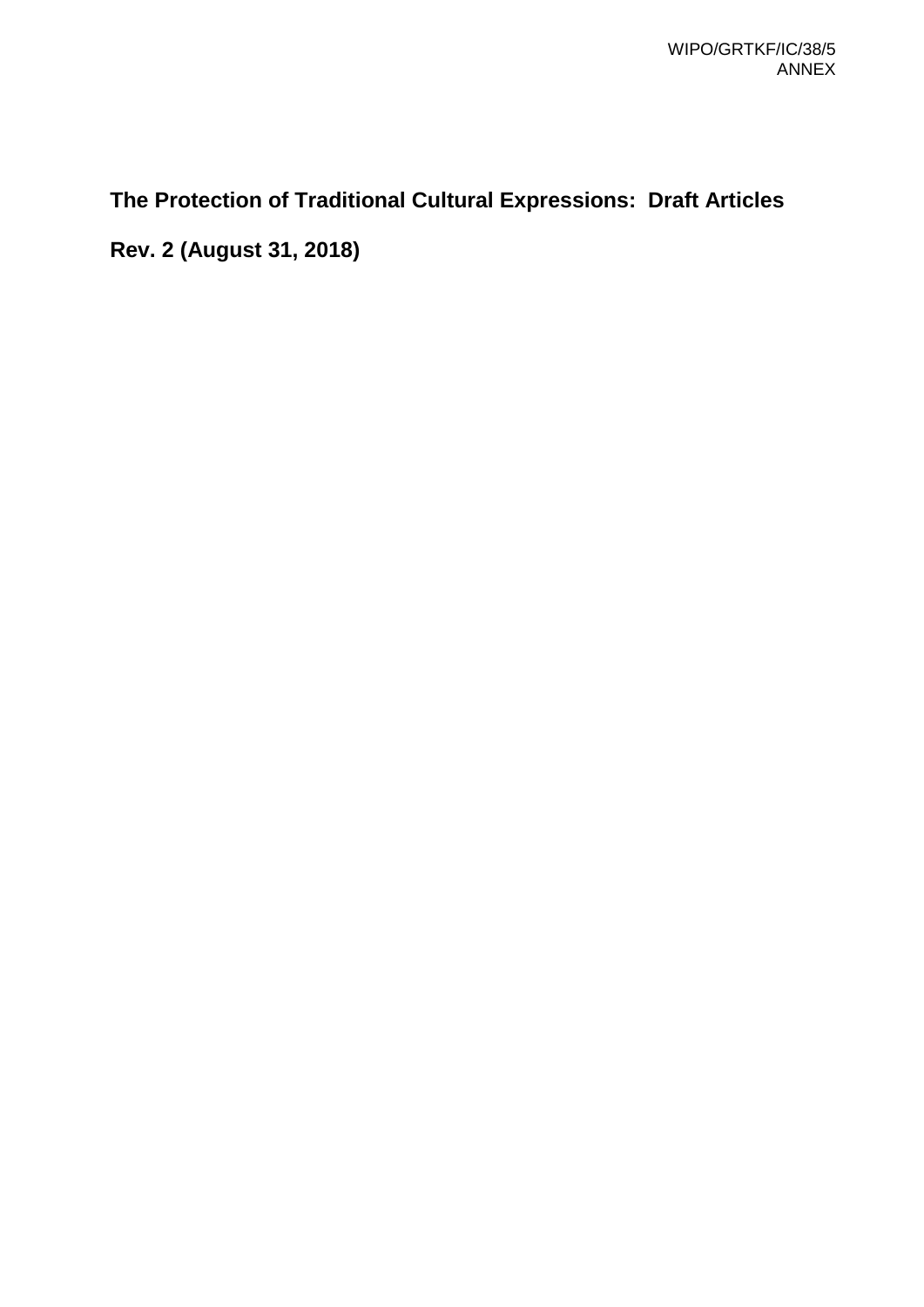#### PREAMBLE/INTRODUCTION

1. ACKNOWLEDGING the **UN Declaration on the Rights of Indigenous Peoples,** and the aspirations of indigenous [peoples] and local communities [therein];

2. [[Recognizing that indigenous [peoples] and local communities have the right] Recognizing the rights of indigenous [peoples] and the interests of local communities] to maintain, control, protect and develop their intellectual property over their cultural heritage, including their traditional cultural expressions;]

3. Recognizing that the situation of the indigenous [peoples] and local communities varies from region to region and from country to country and that the significance of national and regional particularities and various historical and cultural backgrounds should be taken into consideration;

4. Recognizing that the traditional cultural expressions of indigenous [peoples] and local communities have [intrinsic] value, including social, cultural, spiritual, economic, scientific, intellectual, commercial and educational values;

5. Acknowledging that traditional cultural expressions are frameworks of ongoing creation and distinctive intellectual and creative life that are [intrinsically] important for indigenous [peoples] and local communities;

6. Respecting the continuing customary use, development, exchange and transmission of traditional cultural expressions by, within and between communities;

7. Promoting respect for traditional cultural expressions, and for the dignity, cultural integrity and spiritual values of the traditional cultural expression holders who maintain those expressions.

8. Acknowledging that the protection of traditional cultural expressions should contribute toward the promotion of creativity and innovation, and to the transfer and dissemination of traditional cultural expressions for the mutual advantage of holders and users in a manner conducive to social and economic welfare and to a balance of rights and obligations.

9. [Promoting intellectual and artistic freedom, research or other fair practices and cultural exchange [based on mutually agreed terms including fair and equitable sharing of benefits and subject to the free, prior and informed consent, and approval and involvement of indigenous [peoples],[ local communities and nations/beneficiaries];]

10. [Ensuring mutual supportiveness with international agreements relating to the protection and safeguarding of traditional cultural expressions, and those relating to IP;]

11. Recognizing and reaffirming the role that the IP system plays in promoting innovation and creativity, transfer and dissemination of traditional cultural expressions and economic development, to the mutual advantage of stakeholders, providers and users of traditional cultural expressions.

12. Recognizing the value of a vibrant public domain and the body of traditional cultural expressions that are available for all to use, [and] which are essential for creativity and innovation [and the need to protect and preserve the public domain].

13. [Recognizing the need for new rules and disciplines concerning the provision of effective and appropriate means for the enforcement of rights relating to traditional cultural expressions, taking into account differences in national legal systems;]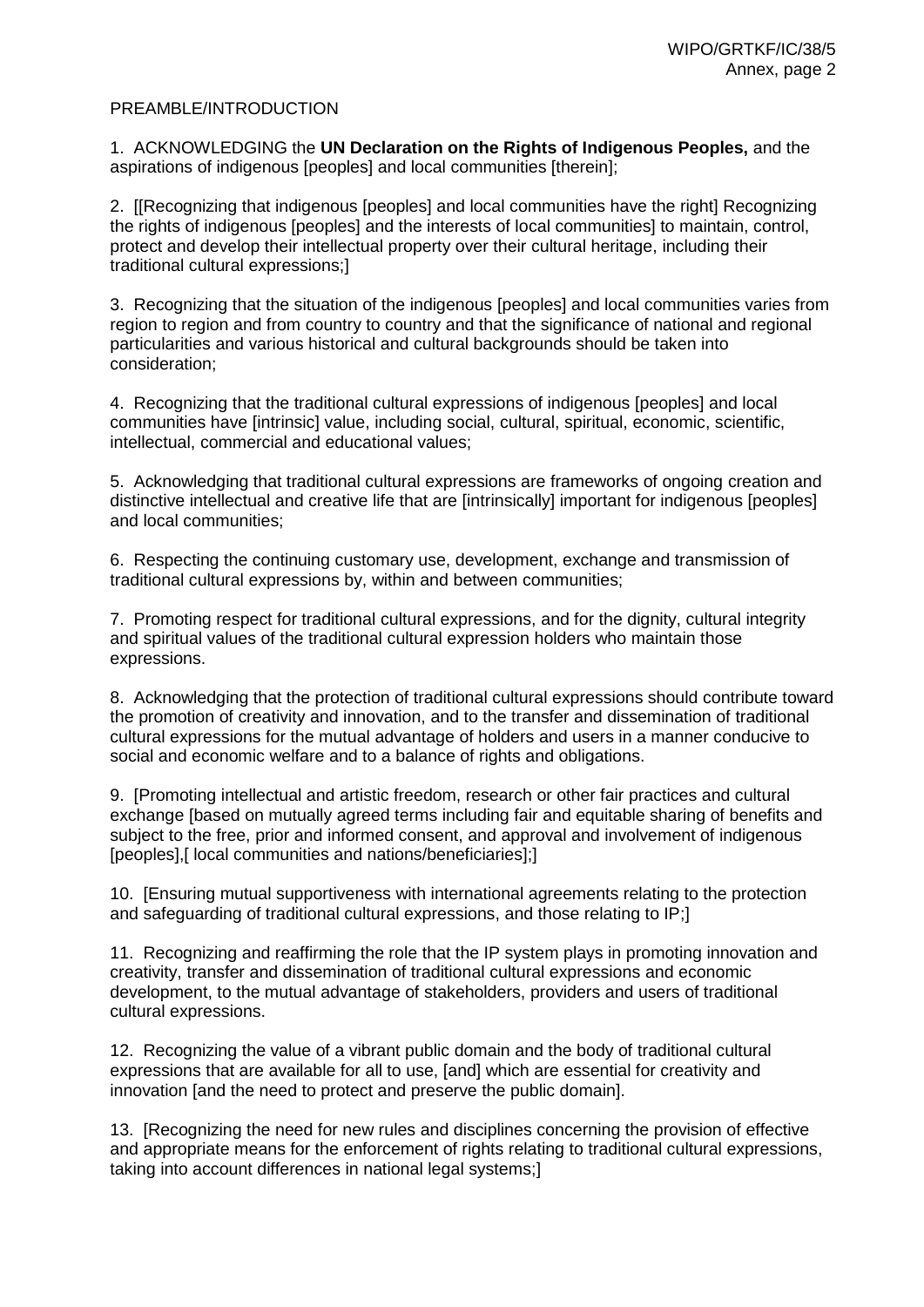14. [Nothing in this instrument may be construed as diminishing or extinguishing the rights that indigenous [peoples] or local communities have now or may acquire in the future.]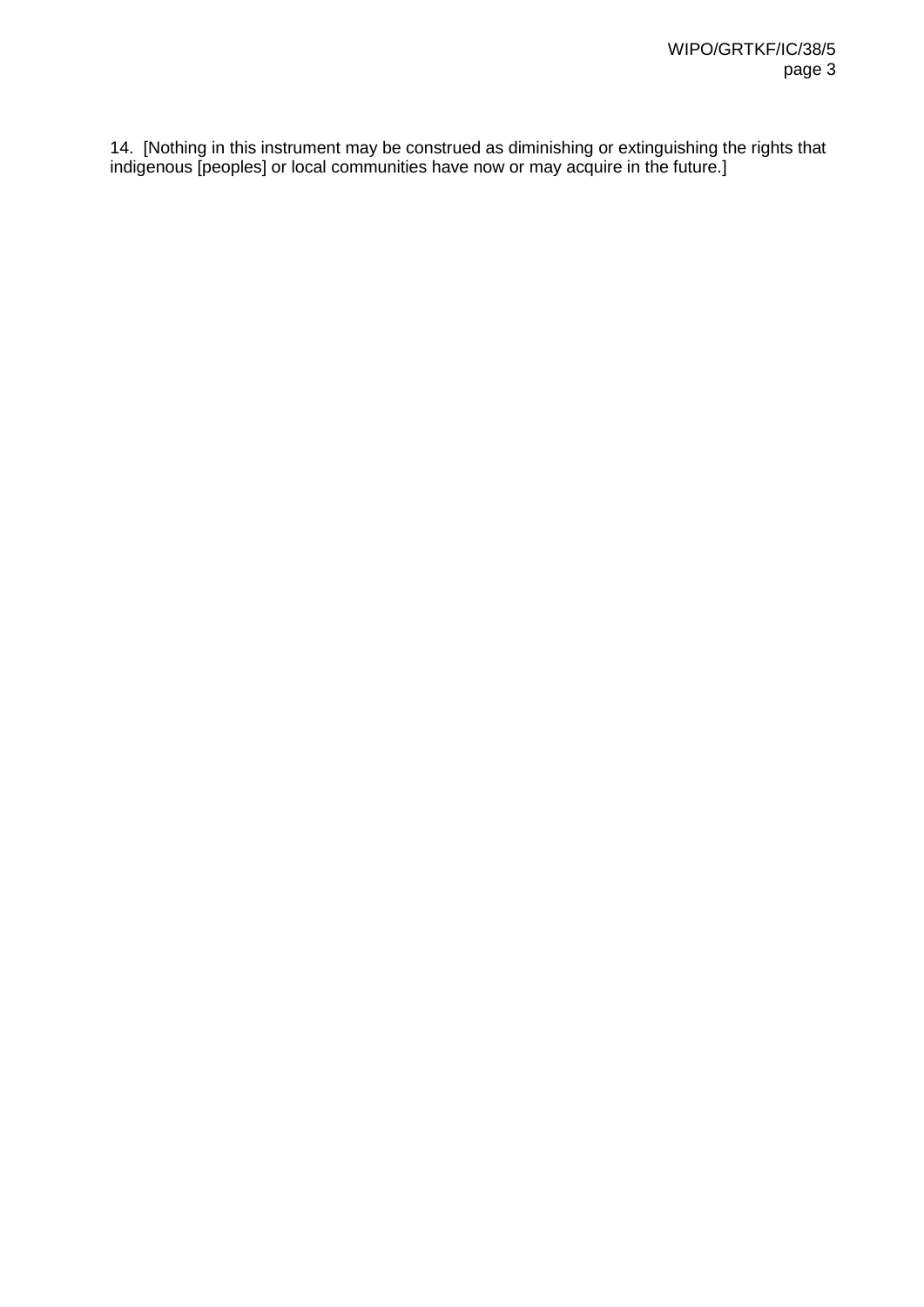## USE OF TERMS

For the purposes of this instrument:

[Alt 1

**Traditional cultural expression** means any form of [creative or spiritual] [artistic and literary] expression, tangible or intangible, or a combination thereof, such as actions<sup>1</sup>, materials<sup>2</sup>, music and sound<sup>3</sup>, or verbal forms<sup>4</sup>, as well as their adaptations, which may subsist in written/codified, oral or other form],that is created, generated, expressed or maintained [in a collective context] by indigenous [peoples] and local communities; that is the unique product of and/or [directly] linked with the cultural and/or social identity and cultural heritage of indigenous [peoples] and local communities; that may be dynamic and evolving; and that is transmitted from generation to generation, whether consecutively or not.]

[Alt 2

**Traditional cultural expression** means any form of [creative or spiritual] [artistic and literary] expression, tangible or intangible, or a combination thereof, such as actions<sup>5</sup>, materials<sup>6</sup>, music and sound<sup>7</sup>, or verbal forms<sup>8</sup>, as well as their adaptations, which may subsist in written/codified, oral or other form],that is created, generated, expressed or maintained [in a collective context] by indigenous [peoples] and local communities; that is the unique product of and/or [directly] linked with the cultural and/or social identity and cultural heritage of indigenous [peoples] and local communities; that may be dynamic and evolving; that have been used for a term as has been determined by each [Member State]/ [Contracting Party] but not less than 50 years/or a period of five generation; and that is transmitted from generation to generation, whether consecutively or not.]

**[Public domain** refers, for the purposes of this instrument, to tangible and intangible materials that, by their nature, are not or may not be protected by established intellectual property rights or related forms of protection by the legislation in the country where the use of such material is carried out. This could, for example, be the case where the subject matter in question does not fill the prerequisite for intellectual property protection at the national level or, as the case may be, where the term of any previous protection has expired.]

 $\overline{a}$ 1 [Such as dance, works of mas, plays, ceremonies, rituals, rituals in sacred places and peregrinations, games and traditional sports/sports and traditional games, puppet performances, and other performances, whether fixed or unfixed.]

<sup>2</sup> [Such as material expressions of art, handicrafts, ceremonial masks or dress, handmade carpets, architecture, and tangible spiritual forms, and sacred places.]

<sup>&</sup>lt;sup>3</sup> [Such as songs, rhythms, and instrumental music, the songs which are the expression of rituals.]

<sup>4</sup> [Such as stories, epics, legends, popular stories, poetry, riddles and other narratives; words, signs, names and symbols.]

<sup>5</sup> [Such as dance, works of mas, plays, ceremonies, rituals, rituals in sacred places and peregrinations, games and traditional sports/sports and traditional games, puppet performances, and other performances, whether fixed or unfixed.]

<sup>&</sup>lt;sup>6</sup> [Such as material expressions of art, handicrafts, ceremonial masks or dress, handmade carpets, architecture, and tangible spiritual forms, and sacred places.]

<sup>&</sup>lt;sup>7</sup> [Such as songs, rhythms, and instrumental music, the songs which are the expression of rituals.]

<sup>&</sup>lt;sup>8</sup> [Such as stories, epics, legends, popular stories, poetry, riddles and other narratives; words, signs, names and symbols.]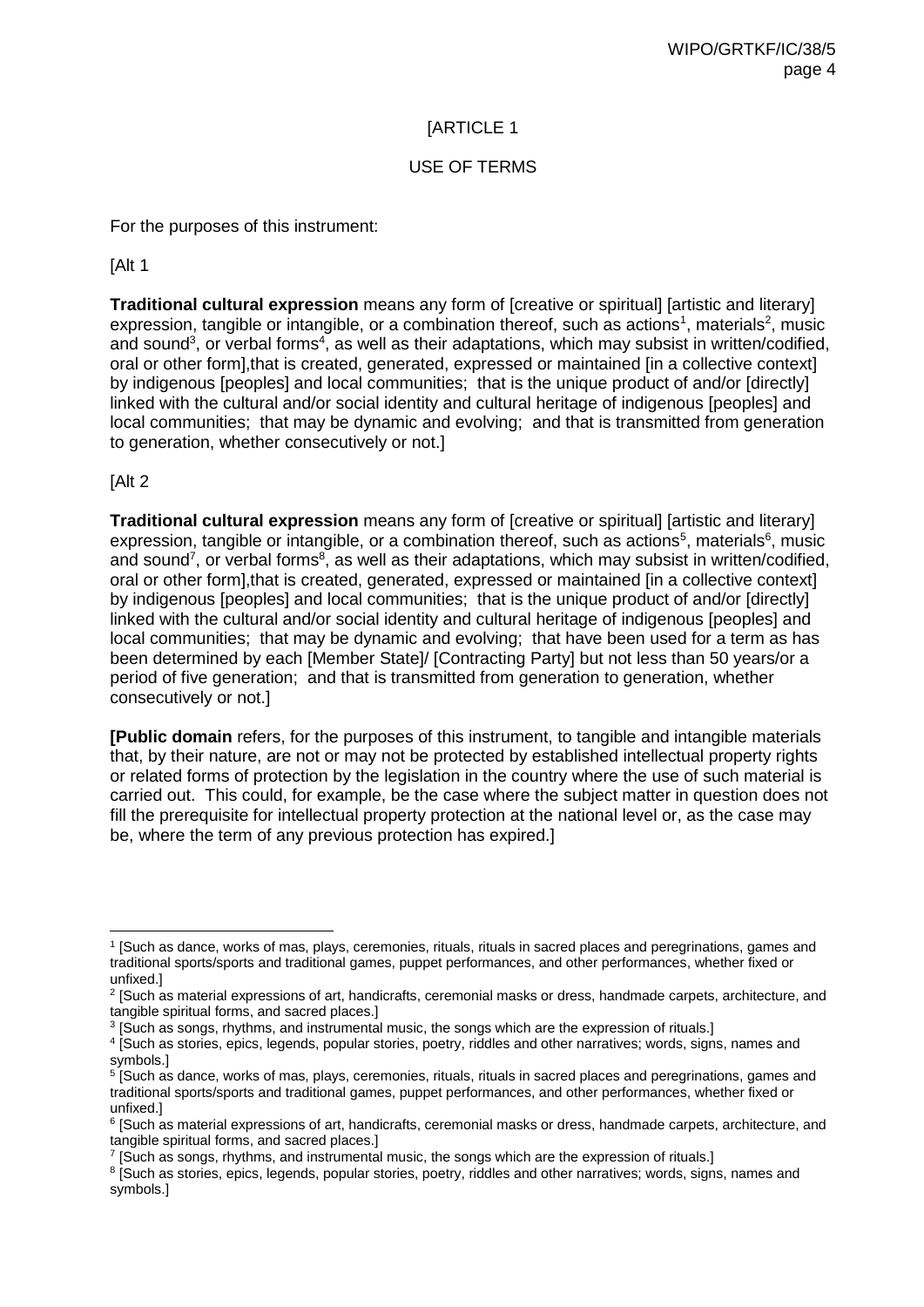#### *[Alternative*

**Public domain** means the public domain as defined by national law**.]**

**[Publicly available** means [subject matter]/[traditional knowledge] that [has lost its distinctive association with any indigenous community and that as such] has become generic or stock knowledge, notwithstanding that its historic origin may be known to the public.]

#### **[["Use"]/["Utilization"]** means

(a) where the traditional cultural expression is included in a product:

(i) the manufacturing, importing, offering for sale, selling, stocking or using the product beyond the traditional context; or

(ii) being in possession of the product for the purposes of offering it for sale, selling it or using it beyond the traditional context.

- (b) where the traditional cultural expression is included in a process:
	- (i) making use of the process beyond the traditional context; or

(ii) carrying out the acts referred to under sub-clause (a) with respect to a product that is a direct result of the use of the process; or

(c) the use of traditional cultural expression in research and development leading to profit-making or commercial purposes.]]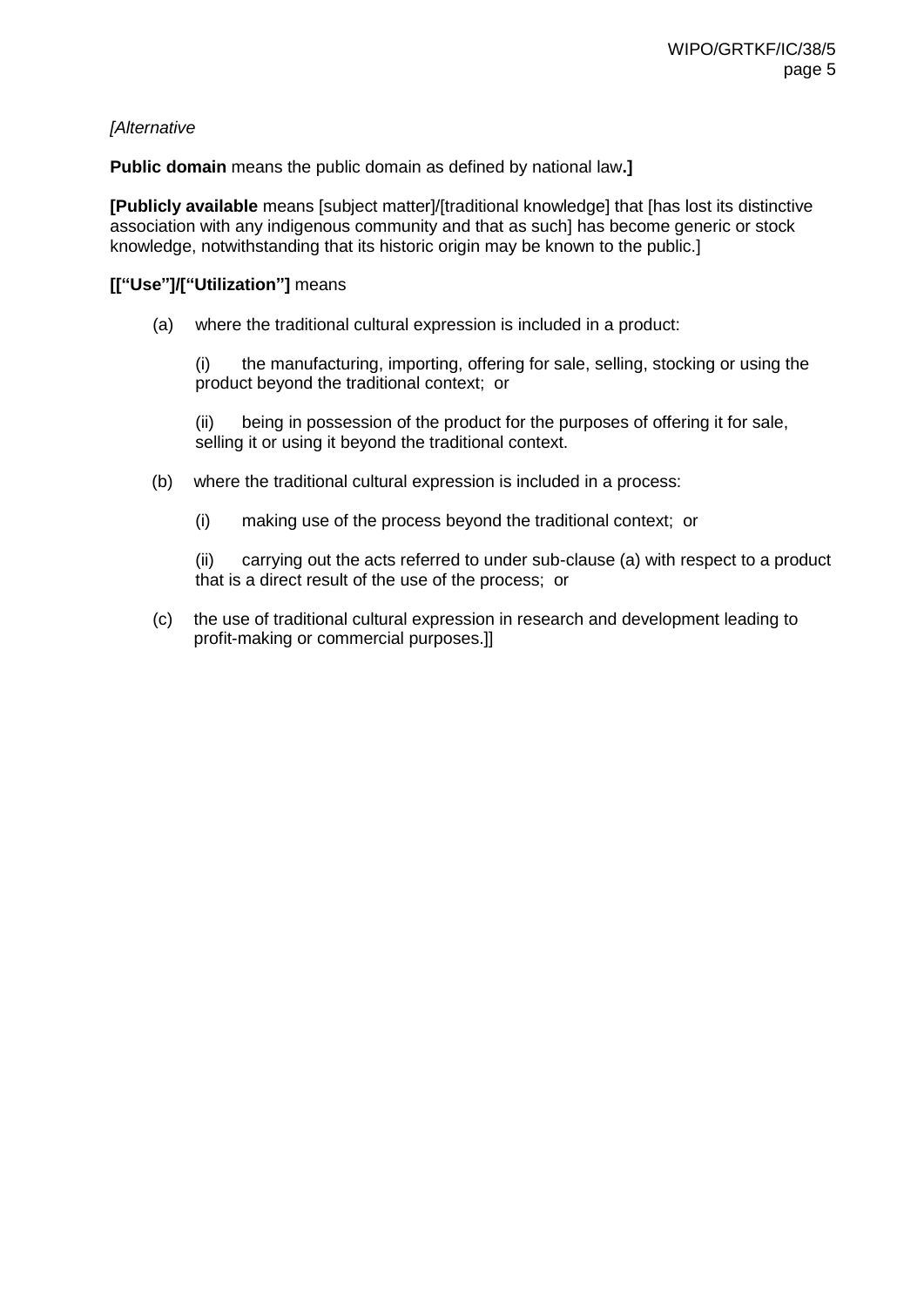## **OBJECTIVES**

### [Alt 1

This instrument should provide beneficiaries with the means to:

- (a) prevent the misappropriation, misuse, and unauthorized use of their traditional cultural expressions;
- (b) encourage and protect creation and innovation, whether or not commercialized;
- (c) prevent the erroneous grant or assertion of intellectual property rights over traditional cultural expressions; and
- (d) achieve the fair and equitable sharing of benefits arising from the use of their traditional cultural expressions.]

#### [Alt 2

The objective of this instrument is to support the appropriate use and protection of traditional cultural expressions within the intellectual property system, in accordance with national law, [and to recognize][recognizing] the rights of [beneficiaries] [indigenous [peoples] and local communities].]

#### [Alt 3

This instrument should provide beneficiaries with the means to:

- (a) prevent the misappropriation, misuse, and unauthorized use of their traditional cultural expressions;
- (b) encourage and protect creation and innovation, whether or not commercialized, recognizing the value of public domain and the need to protect, preserve and enhance the public domain; and
- (c) prevent the erroneous grant or assertion of intellectual property rights over traditional cultural expressions.]]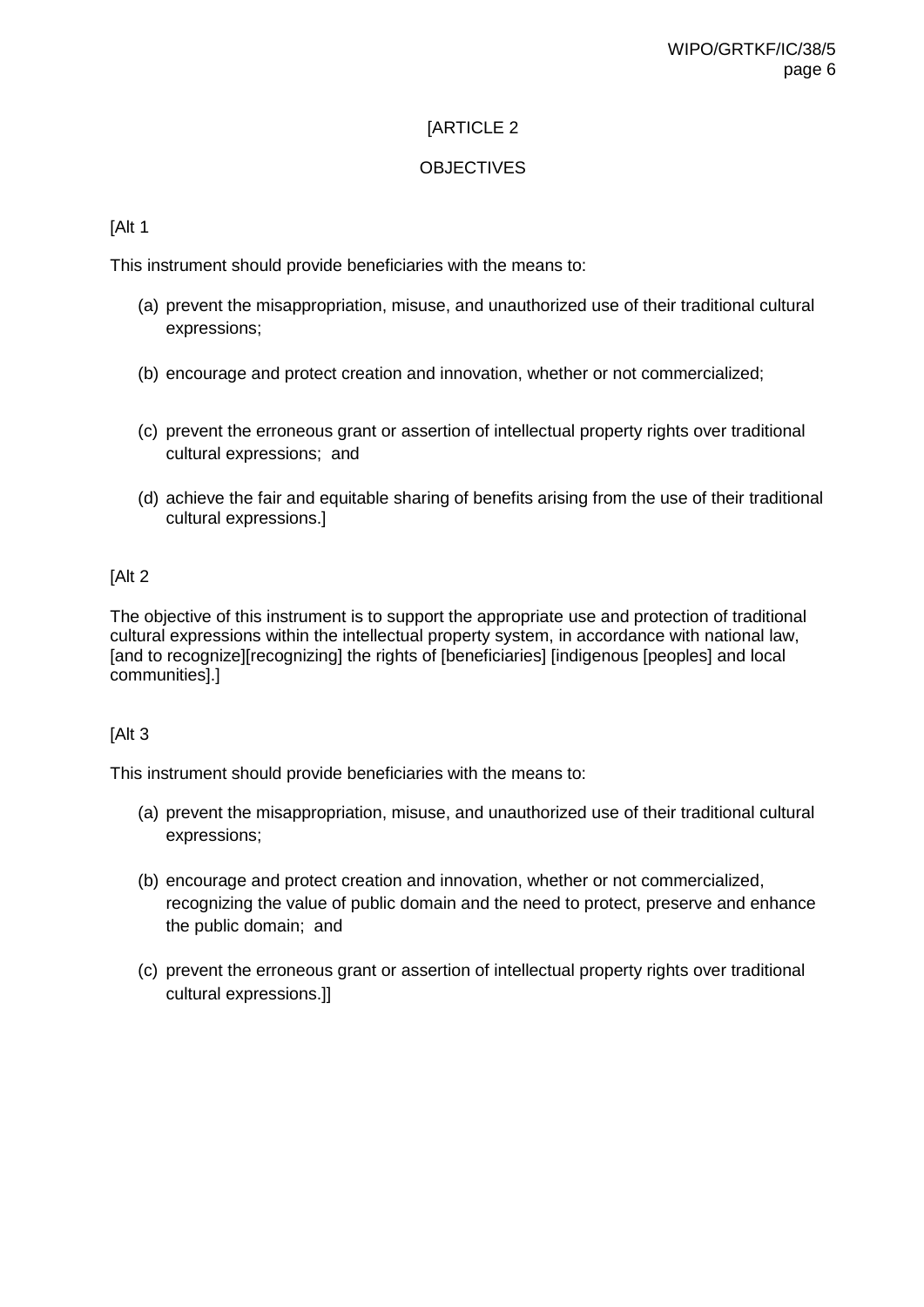## [ELIGIBILITY CRITERIA FOR [PROTECTION]/[SAFEGUARDING]]/[SUBJECT MATTER OF [THE INSTRUMENT]/[PROTECTION]]

## [Alt 1

This instrument applies to traditional cultural expressions.]

### [Alt 2

This instrument applies to traditional cultural expressions

(a) that is distinctively associated with the cultural heritage of beneficiaries as defined in Article 4; and

(b) that has been used for a term as has been determined by each Member State, but not less than 50 years.]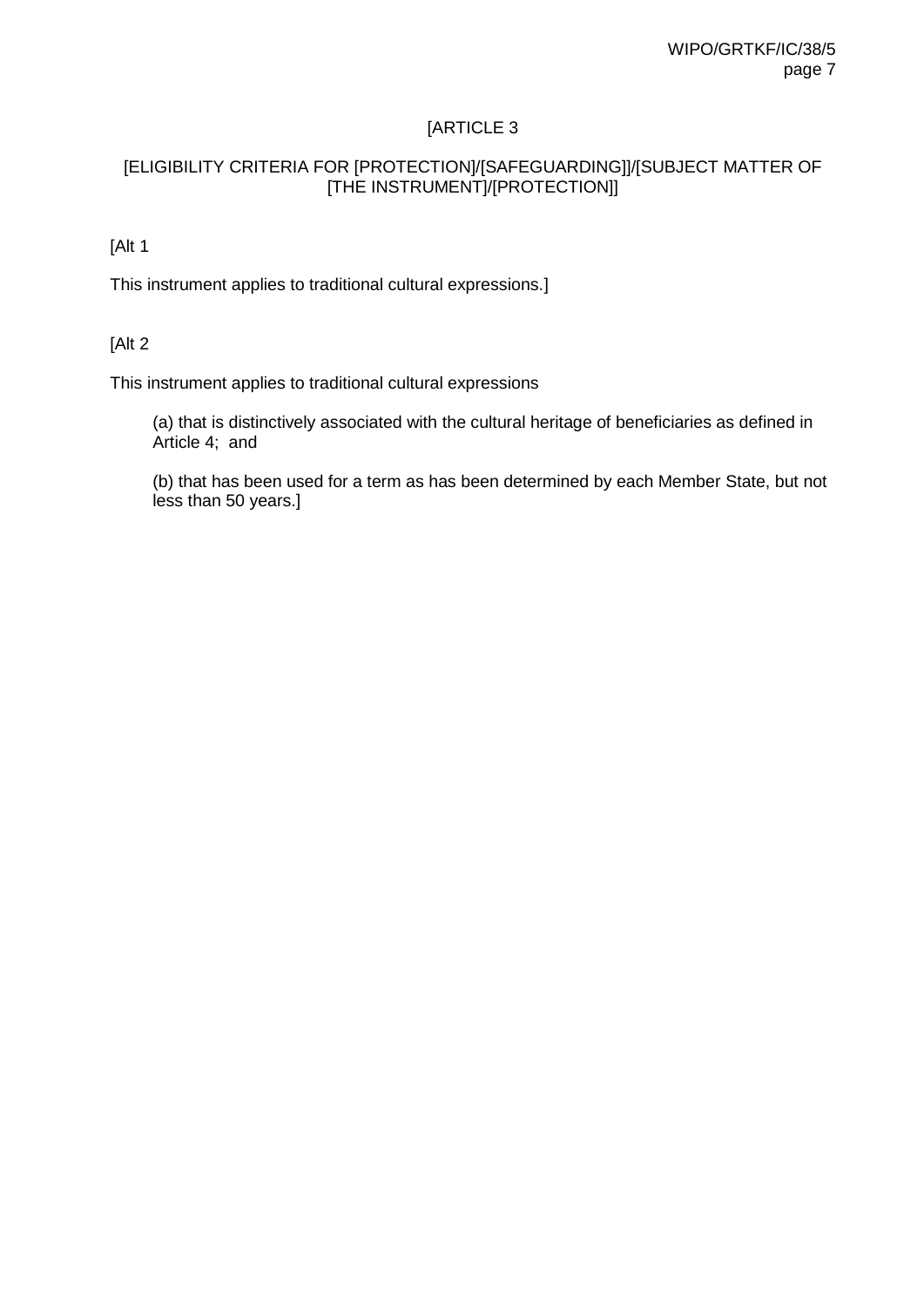## BENEFICIARIES

#### [Alt 1

The beneficiaries of this instrument are indigenous peoples, local communities, and other beneficiaries,<sup>9</sup> as may be determined under national law.]

### [Alt 2

Beneficiaries of protection under this instrument are indigenous [peoples] and local communities who hold, express, create, maintain, use, and develop [protected] traditional cultural expressions.]

### [Alt 3

The beneficiaries of this instrument are indigenous [peoples], local communities, and other beneficiaries, [such as states [and/or nations]], as may be determined under national law.]]

<sup>&</sup>lt;sup>9</sup> The term other beneficiaries may include states or nations.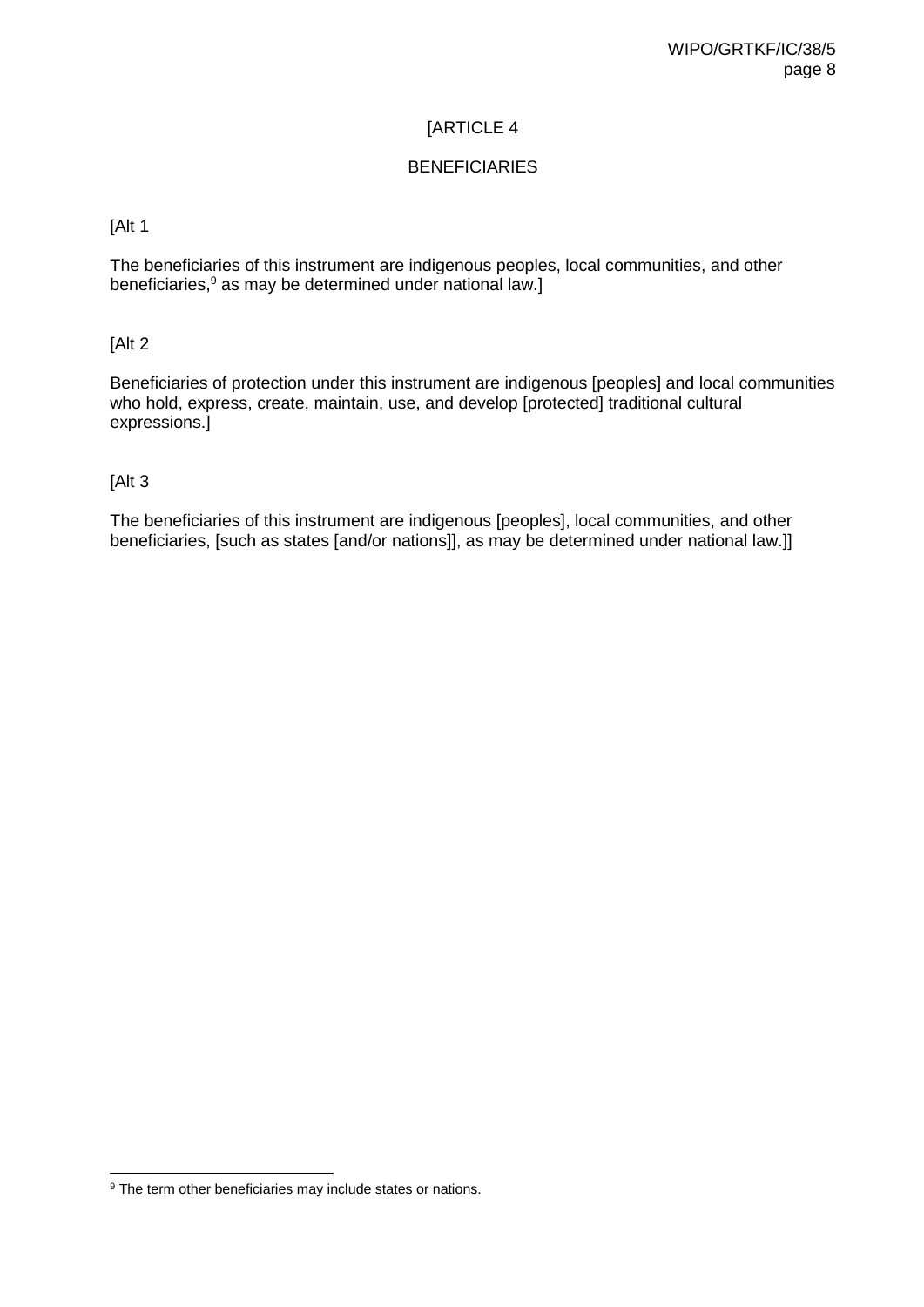#### SCOPE OF [PROTECTION]/[SAFEGUARDING]

[Alt 1

5.1 [Member States]/[Contracting Parties] [should]/[shall] safeguard the economic and moral interests of the beneficiaries concerning their [protected] traditional cultural expressions, as defined in this [instrument], as appropriate and in accordance with national law, in a reasonable and balanced manner.

5.2 Protection under this instrument does not extend to traditional cultural expressions that are widely known or used outside the community of the beneficiaries as defined in this [instrument], [for a reasonable period of time], in the public domain, or protected by an intellectual property right.]

[Alt 2

5.1 Member States should/shall protect the economic and moral rights and interests of beneficiaries in secret and/or sacred traditional cultural expressions as defined in this instrument, as appropriate and in accordance with national law, and where applicable, customary laws. In particular, beneficiaries shall enjoy the exclusive rights of authorizing the use of such traditional cultural expressions.

5.2 Where the subject matter is still held, maintained, and used in a collective context, but made publicly accessible without the authorization of the beneficiaries, Member States should/shall provide administrative, legislative, and/or policy measures, as appropriate, to protect against false, misleading, or offensive uses of such traditional cultural expressions, to provide a right to attribution, and to provide for appropriate usages of their traditional cultural expressions. In addition, where such traditional cultural expressions have been made available to the public without the authorization of the beneficiaries and are commercially exploited, Member States should/shall use best endeavors to facilitate remuneration, as appropriate.

5.3 Where the subject matter is not protected under 5.1 or 5.2 Member States should/shall use best endeavors to protect the integrity of the subject matter in consultation with beneficiaries where applicable.]

[Alt 3

*Option1* 

5.1 Where the [protected] traditional cultural expression is [sacred], [secret] or [otherwise known only] [closely held] within indigenous [peoples] or local communities, Member States should/shall:

(a) provide legal, policy and/or administrative measures, as appropriate and in accordance with national law that allow beneficiaries to:

i. [create,] maintain, control and develop said [protected] traditional cultural expressions;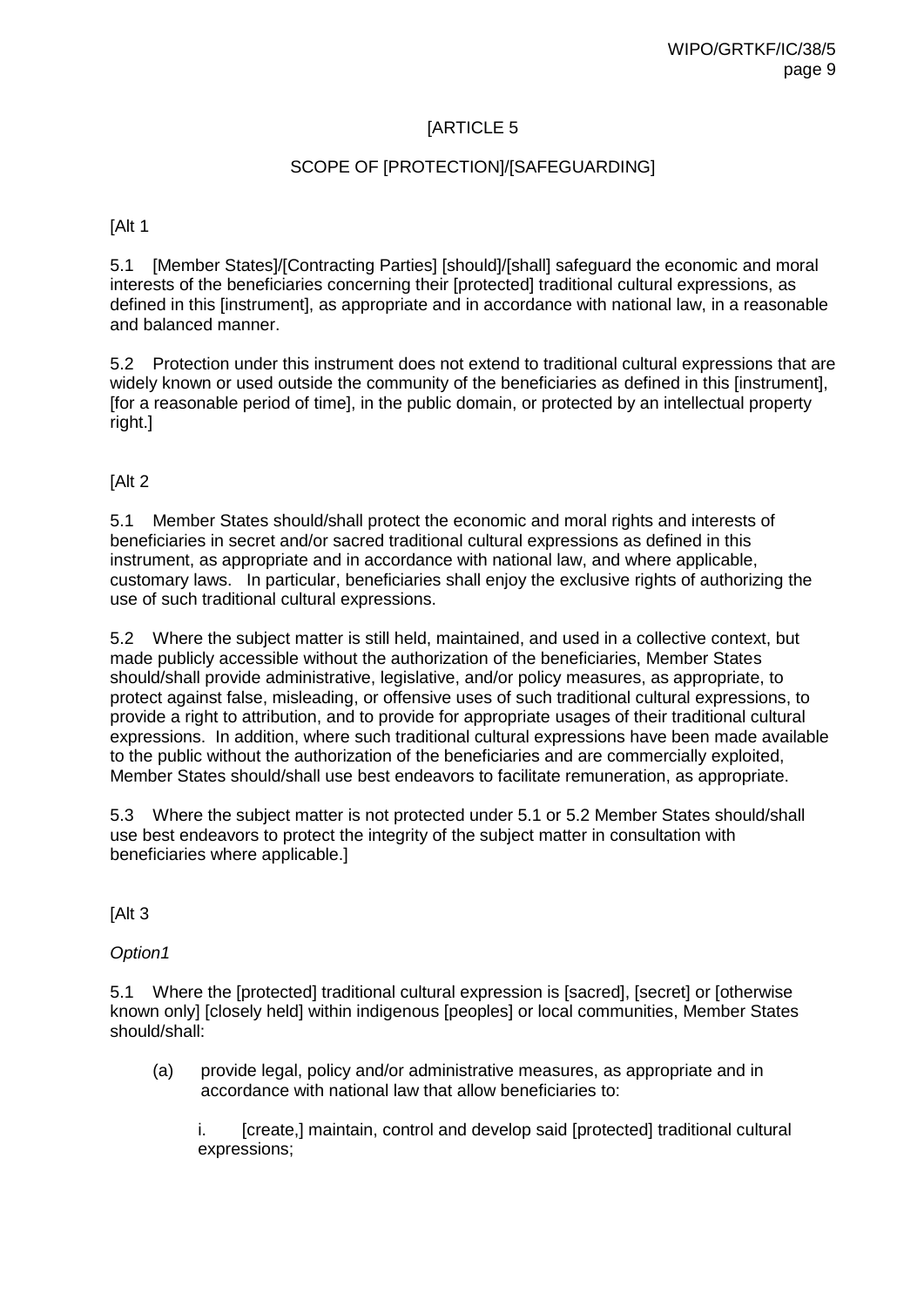ii. [discourage] prevent the unauthorized disclosure and fixation and prevent the unlawful use of secret [protected] traditional cultural expressions;

iii. [authorize or deny the access to and use/[utilization] of said [protected] traditional cultural expressions based on free, prior and informed consent or approval and involvement and mutually agreed terms;]

iv. protect against any [false or misleading] uses of [protected] traditional cultural expressions, in relation to goods and services, that suggest endorsement by or linkage with the beneficiaries; and

v. [prevent] prohibit use or modification which distorts or mutilates a [protected] traditional cultural expression or that otherwise diminishes its cultural significance to the beneficiary.

- (b) encourage users [to]:
	- i. attribute said [protected] traditional cultural expressions to the beneficiaries;

ii. use best efforts to enter into an agreement with the beneficiaries to establish terms of use of the [protected] traditional cultural expressions]; and

iii. use/utilize the knowledge in a manner that respects the cultural norms and practices of the beneficiaries as well as the [inalienable, indivisible and imprescriptible] nature of the moral rights associated with the [protected] traditional cultural expressions.

5.2 [Where the [protected] traditional cultural expression is still [held], [maintained], used [and]/[or] developed by indigenous [peoples] or local communities, and is/are publicly available [but neither widely known, [sacred], nor [secret]], Member States should/shall encourage that users]/[provide legal, policy and/or administrative measures, as appropriate and in accordance with national law to encourage users [to]]:

- (a) attribute and acknowledge the beneficiaries as the source of the [protected] traditional cultural expressions, unless the beneficiaries decide otherwise, or the [protected] traditional cultural expressions is not attributable to a specific indigenous people or local community[; and][.]
- (b) use best efforts to enter into an agreement with the beneficiaries to establish terms of use of the [protected] traditional cultural expressions;
- (c) [use/utilize the knowledge in a manner that respects the cultural norms and practices of the beneficiaries as well as the [inalienable, indivisible and imprescriptible] nature of the moral rights associated with the [protected] traditional cultural expressions[; and][.]]
- (d) [refrain from any [false or misleading uses] of [protected] traditional cultural expressions, in relation to goods and services, that suggest endorsement by or linkage with the beneficiaries.]

5.3 [Where the [protected] traditional cultural expressions is/are [publicly available, widely known [and in the public domain]] [not covered under Paragraphs 1 or 2], [and]/or protected under national law, Member States should/shall encourage users of said [protected] traditional cultural expressions [to], in accordance with national law: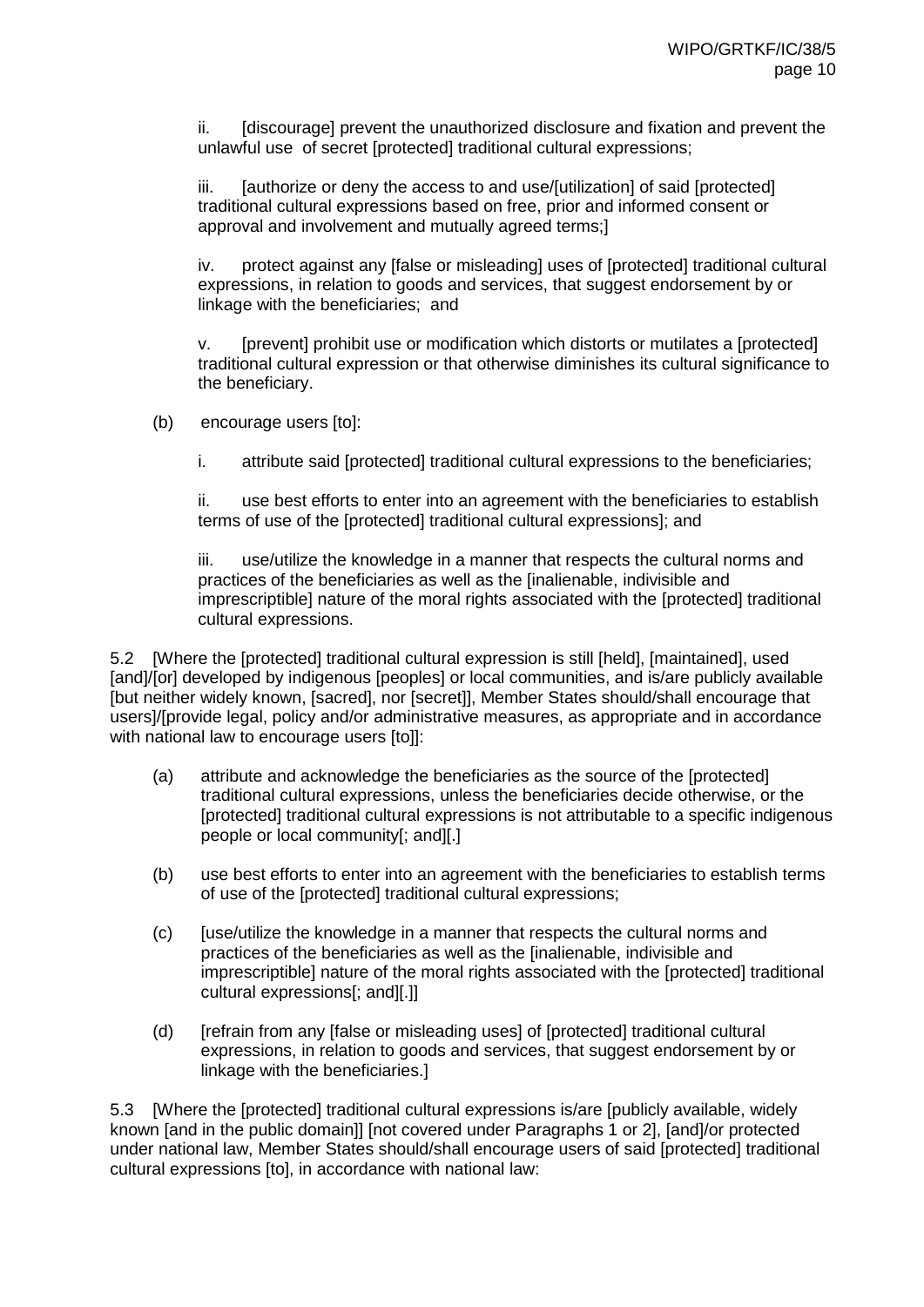- (a) attribute said [protected] traditional cultural expressions to the beneficiaries;
- (b) use/utilize the knowledge in a manner that respects the cultural norms and practices of the beneficiary [as well as the [inalienable, indivisible and imprescriptible] nature of the moral rights associated with the [protected] traditional cultural expressions;
- (c) [protect against any [false or misleading] uses of traditional cultural expressions, in relation to goods and services, that suggest endorsement by or linkage with the beneficiaries[;]] [and]
- (d) where applicable, deposit any user fee into the fund constituted by such Member State.]

#### *Option 2*

5.1 Member States should/shall safeguard the economic and moral interests of the beneficiaries concerning their [protected] traditional cultural expressions, as defined in this [instrument], as appropriate and in accordance with national law, in a reasonable and balanced manner.

5.2 Protection under this instrument does not extend to traditional cultural expressions that are widely known or used outside the community of the beneficiaries as defined in this [instrument], [for a reasonable period of time], in the public domain, or protected by an intellectual property right.

5.3 Protection/safeguarding under this instrument(s) does not extend to uses of [protected] traditional cultural expressions: (1) for archival, uses by museums, preservation, research and scholarly uses, and cultural exchanges; and (2) to create literary, artistic, and creative works that are inspired by, borrowed from, derived from, or adapted from [protected] traditional cultural expressions.]]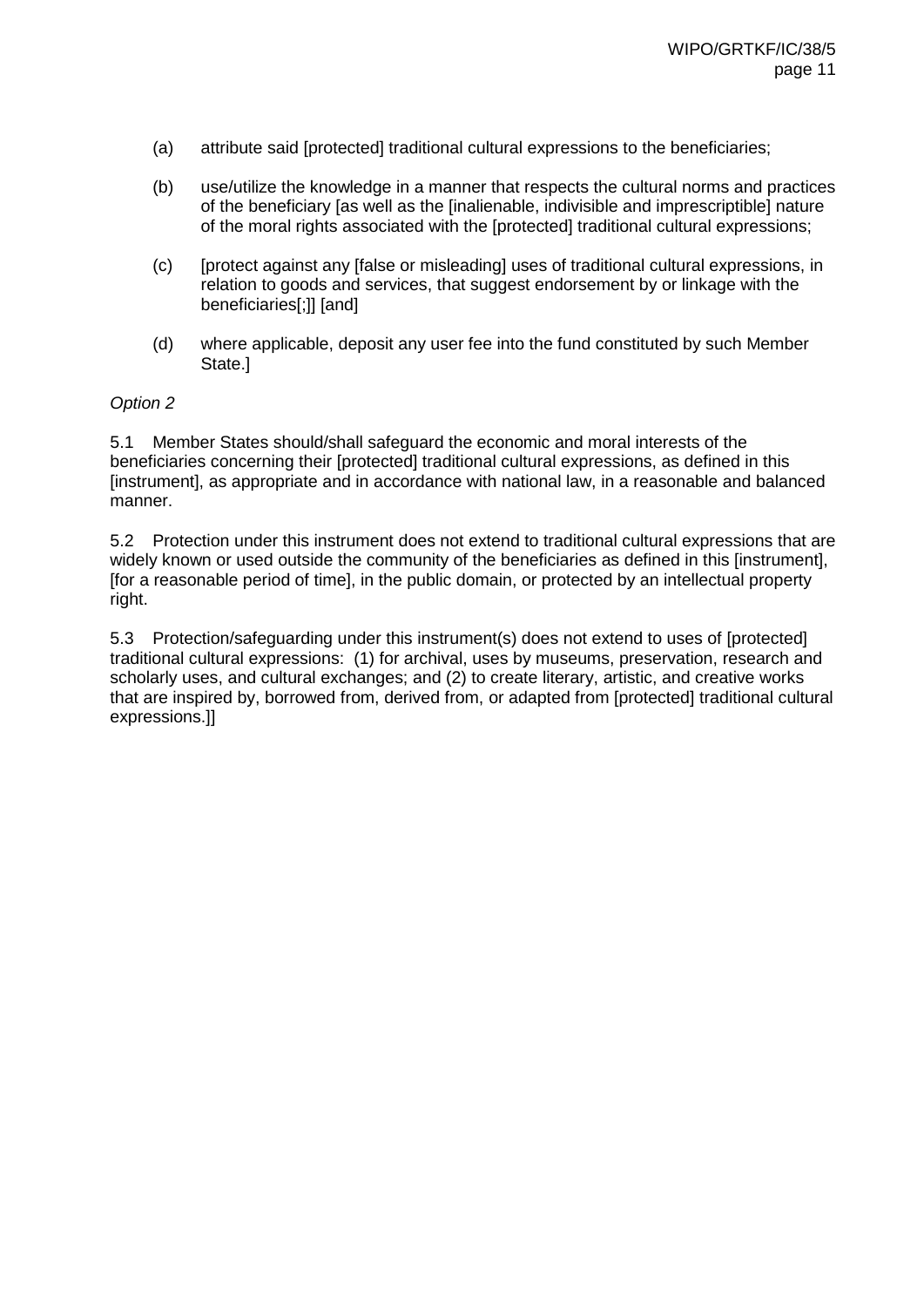## ADMINISTRATION OF [RIGHTS]/[INTERESTS]

[Alt 1

6.1 [Member States]/[Contracting Parties] may establish or designate a competent authority, in accordance with national law, to administer, in close consultation with the beneficiaries, where applicable, the rights/interests provided for by this instrument.

6.2 [The identity of any authority established or designated under Paragraph 1 [should]/[shall] be communicated to the International Bureau of the World Intellectual Property Organization.]]

[Alt 2

6.1 [Member States]/[Contracting Parties] may establish or designate a competent authority, in accordance with national law, with the explicit consent of/in conjunction with the beneficiaries, to administer the rights/interests provided for by this [instrument].

6.2 [The identity of any authority established or designated under Paragraph 1 [should]/[shall] be communicated to the International Bureau of the World Intellectual Property Organization.]]]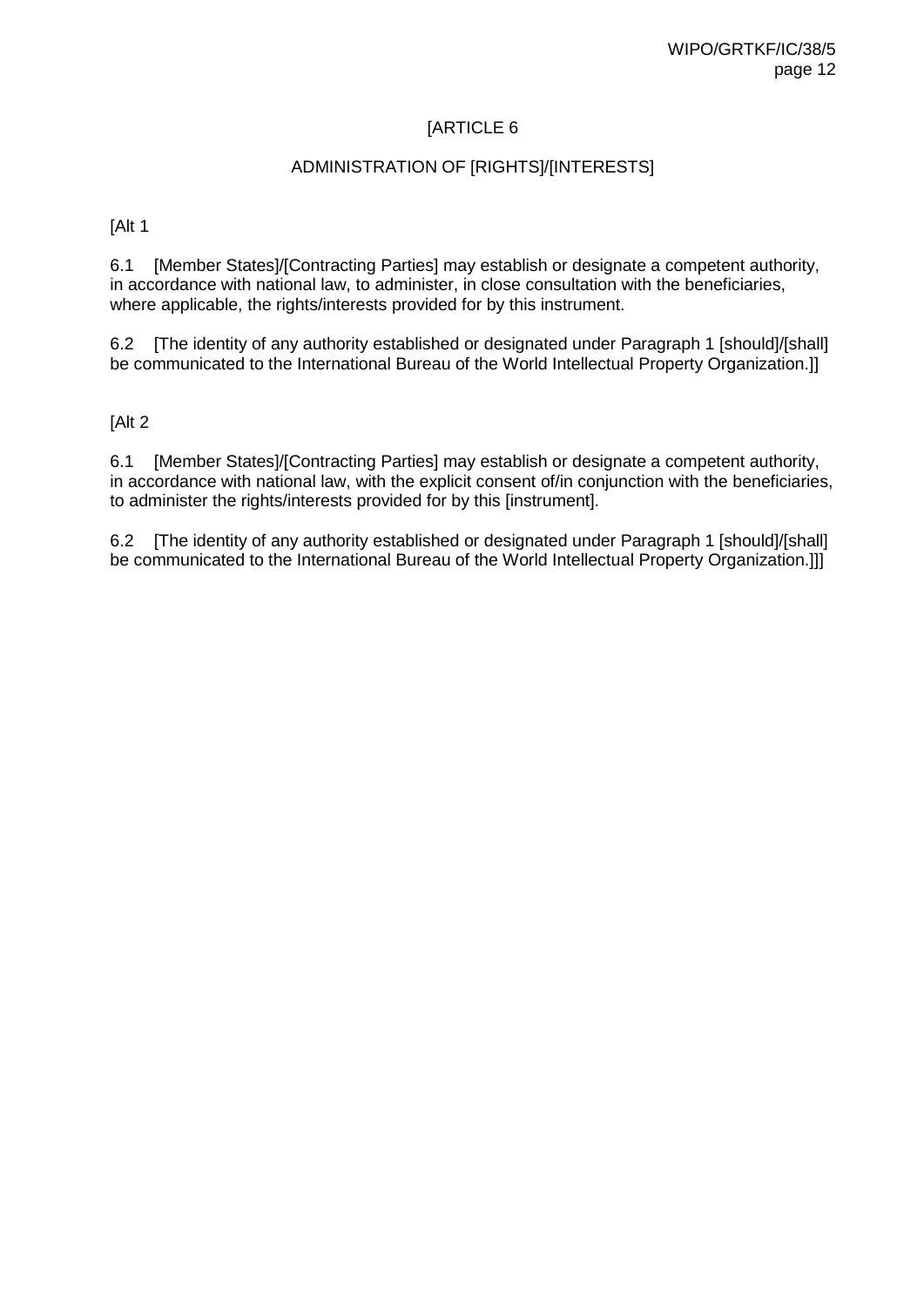## EXCEPTIONS AND LIMITATIONS

#### [Alt 1

In complying with the obligations set forth in this instrument, Member States may in special cases, adopt justifiable exceptions and limitations necessary to protect the public interest, provided such exceptions and limitations shall not unreasonably conflict with the interests of beneficiaries, [and the customary law of indigenous [peoples] and local communities,] nor unduly prejudice the implementation of this instrument.]

#### [Alt 2]

In implementing this instrument, Member States may adopt exceptions and limitations as may be determined under national legislation including incorporated customary law.

- 1. To the extent that any act would be permitted under national law for works protected by copyright, signs and symbols protected by trademark law, or subject matter otherwise protected by intellectual property law, such acts [shall/should] not be prohibited by the protection of TCEs.
- 2. Regardless of whether such acts are already permitted under paragraph (1), Member States [shall/should] [may] have exceptions[, such as] for:
	- (a) learning teaching and research;
	- (b) preservation, display, research, and presentation in archives, libraries, museums or other cultural institutions;
	- (c) the creation of literary, artistic, or creative works inspired by, based on, or borrowed from traditional cultural expressions.
- 3. A Member State may provide for exceptions and limitations [other than] [in addition to] those permitted under paragraph (2).
- 4. A Member State shall/should provide for exceptions and limitations in cases of incidental use/utilization/inclusion of a [protected] traditional cultural expression in another work or another subject matter, or in cases where the user had no knowledge or reasonable grounds to know that the traditional cultural expression is protected.]

#### [Alt 3

In [complying with the obligations set forth in]/[implementing] this instrument, Member States may in special cases, adopt exceptions and limitations, provided such exceptions and limitations shall not unreasonably prejudice the legitimate interests of beneficiaries, taking account of the legitimate interests of third parties.]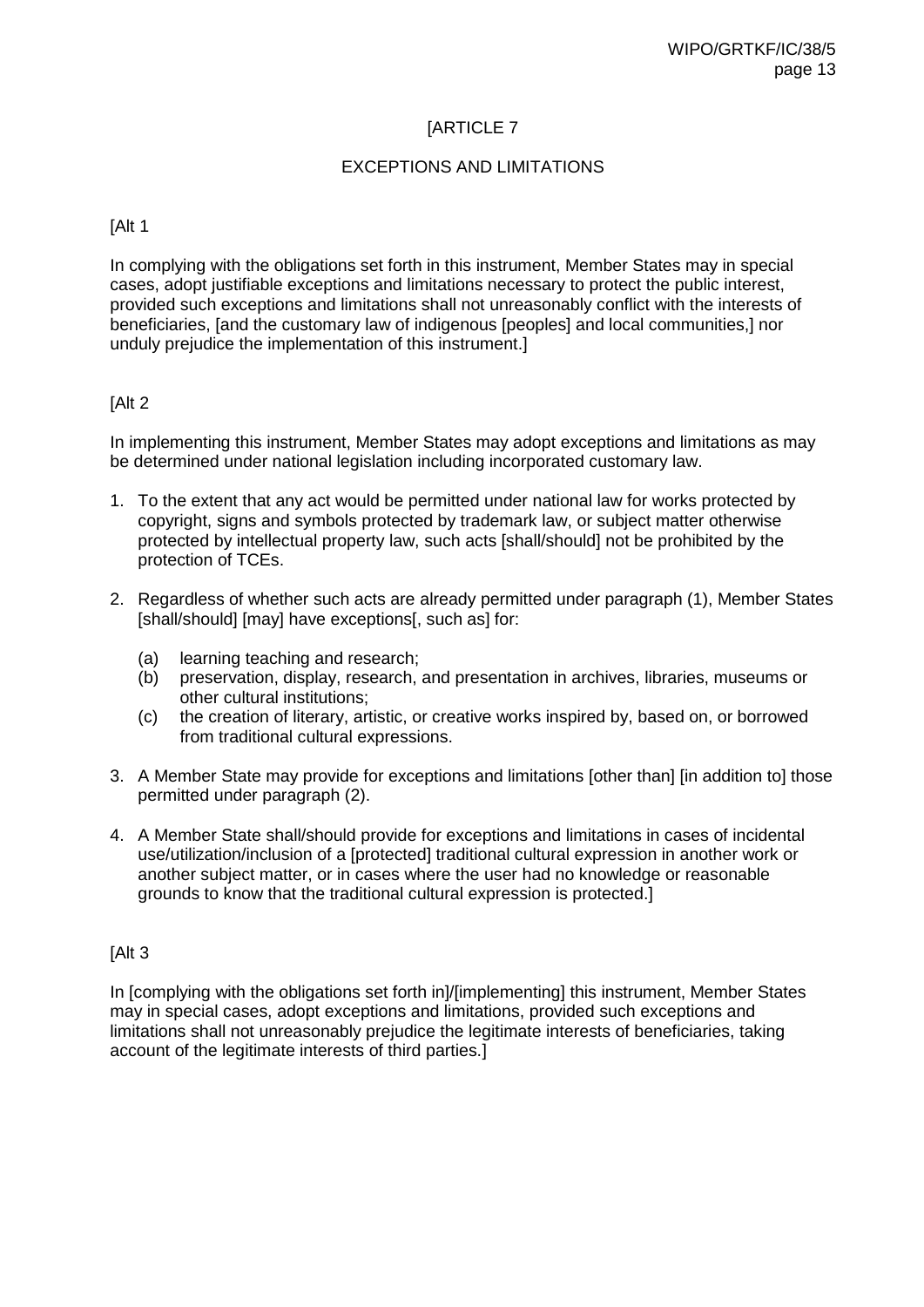## [Alt 4

#### General Exceptions

7.1 [[Member States]/[Contracting Parties] [may]/[should]/[shall] adopt appropriate limitations and exceptions under national law [in consultation with the beneficiaries] [with the involvement of beneficiaries][, provided that the use of [protected] traditional cultural expressions:

- (a) [acknowledges the beneficiaries, where possible;]
- (b) [is not offensive or derogatory to the beneficiaries;]
- (c) [is compatible with fair use/dealing/practice;]
- (d) [does not conflict with the normal utilization of the traditional cultural expressions by the beneficiaries; and]
- (e) [does not unreasonably prejudice the legitimate interests of the beneficiaries taking account of the legitimate interests of third parties.]]

#### *Alternative*

7.1 [[Member States]/[Contracting Parties] [may]/[should]/[shall] adopt appropriate limitations or exceptions under national law [, provided that [those limitations or exceptions]:

- (a) are limited to certain special cases;
- (b) [do not [conflict] with the normal [utilization] of the traditional cultural expressions by the beneficiaries;]
- (c) [do not unreasonably prejudice the legitimate interests of the beneficiaries;]
- (d) [ensure that the [use] of traditional cultural expressions:
	- i. is not offensive or derogatory to the beneficiaries;
	- ii. acknowledges the beneficiaries, where possible;] and
	- iii. [is compatible with fair practice.]]

#### *[End of Alternative]*

7.2 [When there is reasonable apprehension of irreparable harm related to [sacred] and [secret] traditional cultural expressions, [Member States]/[Contracting Parties] [may]/[should]/[shall] not establish exceptions and limitations.]

#### Specific Exceptions

7.3 [[Subject to the limitations in Paragraph 1,]/[In addition,] [Member States]/[Contracting Parties] [may]/[should]/[shall] adopt appropriate limitations or exceptions, in accordance with national law or, as appropriate, of the [holders]/[owners] of the original work: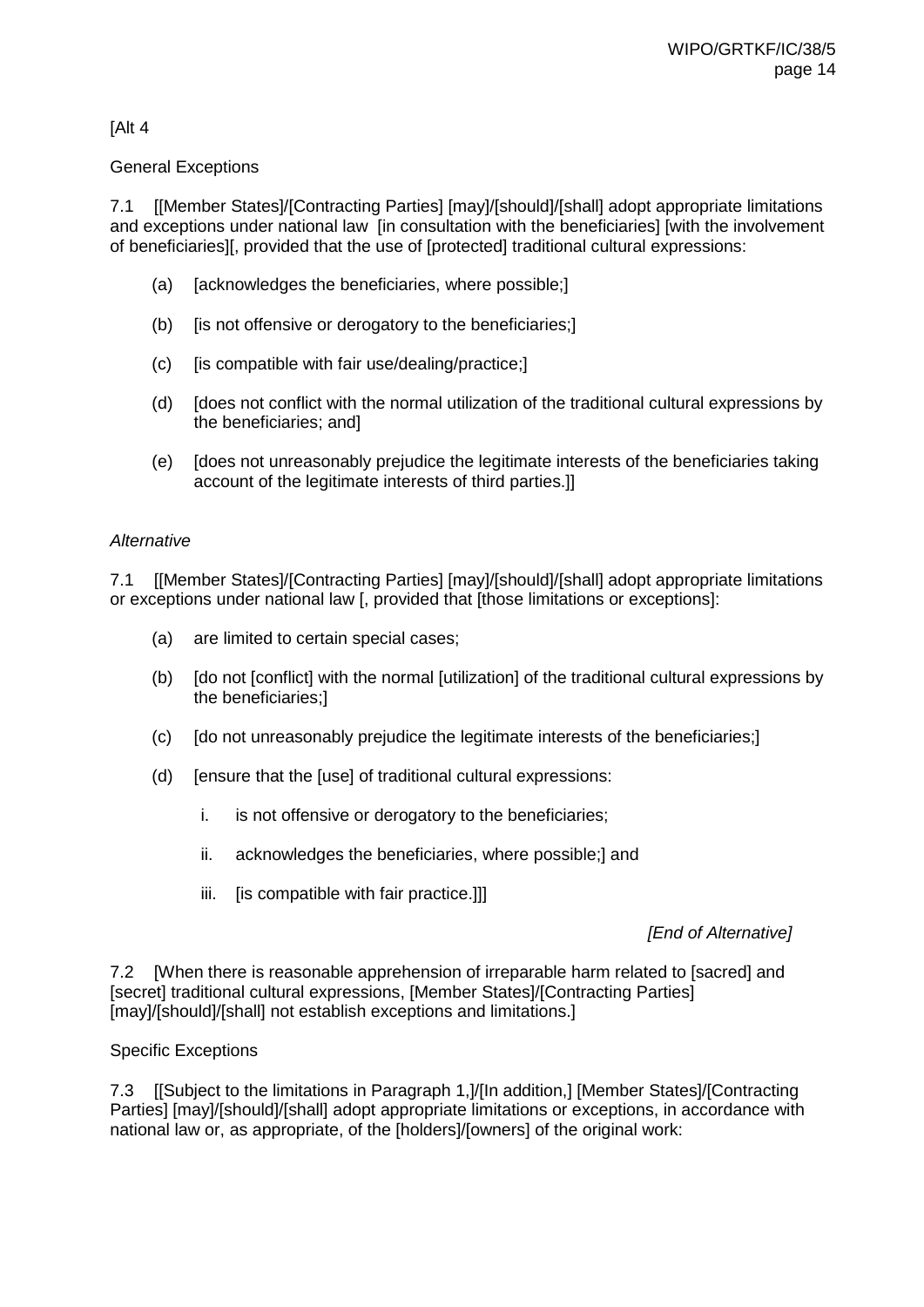- (a) [for learning, teaching and research, in accordance with nationally established protocols, except when it results in profit-making or commercial purposes;]
- (b) [for preservation, [display], research and presentation in archives, libraries, museums or other cultural institutions recognized by national law, for non-<br>commercial cultural heritage or other purposes in the public interest: cultural heritage or other purposes in the public interest;]
- (c) [for the creation of an original work [of authorship] inspired by, based on or borrowed from traditional cultural expressions;]

[This provision [should]/[shall] not apply to [protected] traditional cultural expressions described in Article 5.1.]]

7.4 [Regardless of whether such acts are already permitted under Paragraph 1, the following [should]/[shall] be permitted:

- (a) [the use of traditional cultural expressions in cultural institutions recognized under the appropriate national law, archives, libraries and museums, for non-commercial cultural heritage or other purposes in the public interest, including for preservation, [display], research and presentation;]
- (b) the creation of an original work [of authorship] inspired by, based on or borrowed from traditional cultural expressions;]
- (c) [the use/utilization of a traditional cultural expression [legally] derived from sources other than the beneficiaries; and]
- (d) [the use/utilization of a traditional cultural expression known [through lawful means] outside of the beneficiaries' community.]]

7.5 [[Except for the protection of secret traditional cultural expressions against disclosure], to the extent that any act would be permitted under the national law, for works protected by [intellectual property rights [including]]/[copyright, or signs and symbols protected by trademark, or inventions protected by patents or utility models and designs protected by industrial design rights, such act [should]/[shall] not be prohibited by the protection of traditional cultural expressions].]]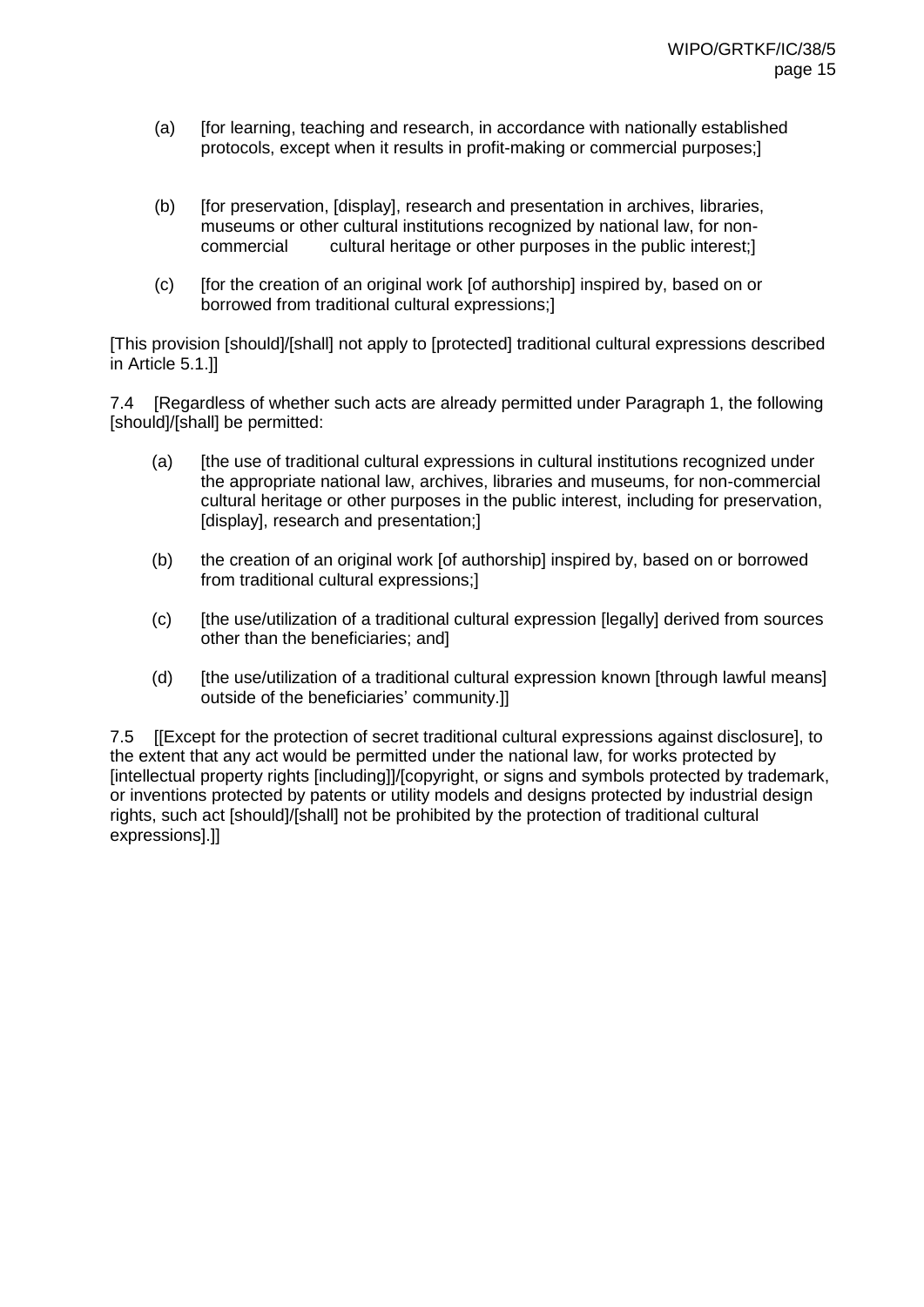## [ARTICLE 8]

## [TERM OF [PROTECTION]/[SAFEGUARDING]

#### *[Option 1*

8.1 [Member States]/[Contracting Parties] may determine the appropriate term of protection/rights of traditional cultural expressions in accordance with [this [instrument]/[[which may] [should]/[shall] last as long as the traditional cultural expressions fulfill/satisfy the [criteria of eligibility for protection] according to this [instrument], and in consultation with beneficiaries.]]

8.2 [Member States]/[Contracting Parties] may determine that the protection granted to traditional cultural expressions against any distortion, mutilation or other modification or infringement thereof, done with the aim of causing harm thereto or to the reputation or image of the beneficiaries or region to which they belong, [should]/[shall] last indefinitely.]

## *[Option 2*

8.1 [Member States]/[Contracting Parties] shall protect the subject matter identified in this [instrument] as long as the beneficiaries of protection continue to enjoy the scope of protection in Article 3.]

### *[Option 3*

8.1 [[Member States]/[Contracting Parties] may determine that the term of protection of traditional cultural expressions, at least as regards their economic aspects, [should]/[shall] be limited.]]]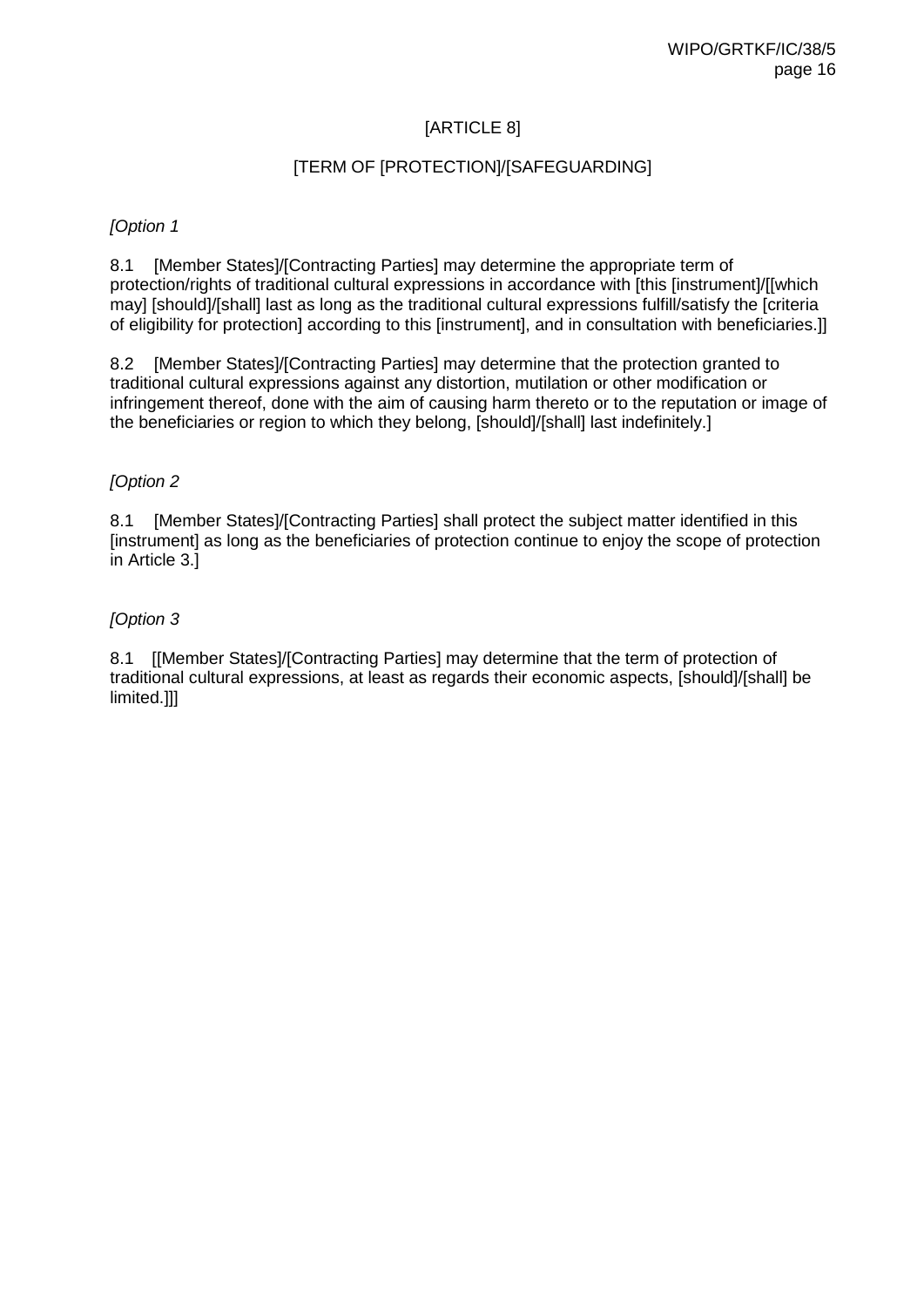## [ARTICLE 9]

## FORMALITIES

## *[Option 1*

9.1 [As a general principle,] [Member States]/[Contracting Parties] [should]/[shall] not subject the protection of traditional cultural expressions to any formality.]

## *[Option 2*

9.1 [[Member States]/[Contracting Parties] [may] require formalities for the protection of traditional cultural expressions.]

9.2 Notwithstanding Paragraph 1, a [Member State]/[Contracting Party] may not subject the protection of secret traditional cultural expressions to any formality.]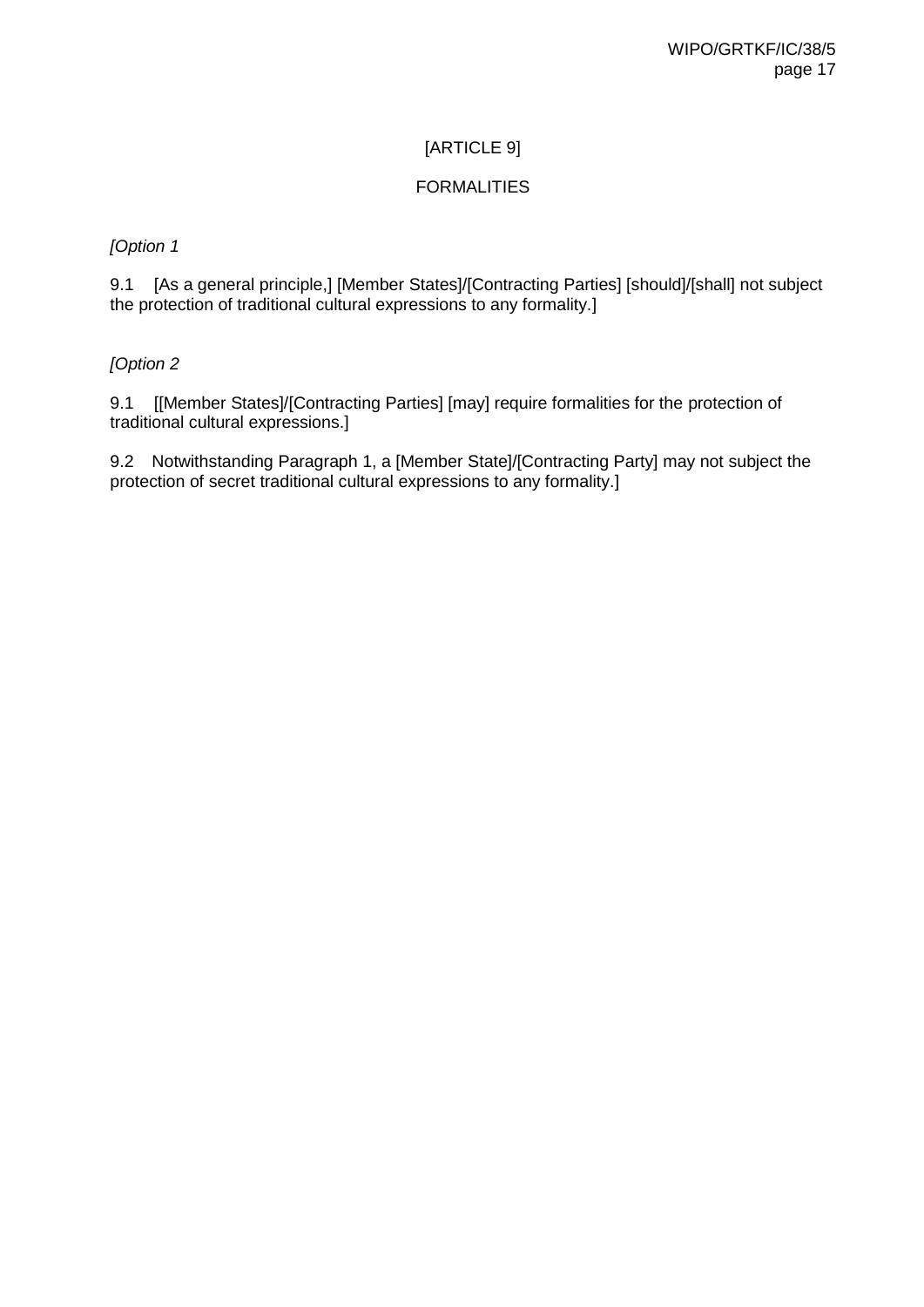#### [SANCTIONS, REMEDIES AND EXERCISE OF [RIGHTS]/[INTERESTS]]

[Alt 1

Member States shall put in place appropriate, effective, dissuasive, and proportionate legal and/or administrative measures, to address violations of the rights contained in this instrument.]

[Alt 2

10.1 Member States shall, [in conjunction with indigenous [peoples],] put in place accessible, appropriate, effective, [dissuasive,] and proportionate legal and/or administrative measures to address violations of the rights contained in this instrument. Indigenous [peoples] should have the right to initiate enforcement on their own behalf and shall not be required to demonstrate proof of economic harm.

10.2 If a violation of the rights protected by this instrument is determined pursuant to paragraph 10.1, the sanctions shall include civil and criminal enforcement measures as appropriate. Remedies may include restorative justice measures, [such as repatriation,] according to the nature and effect of the infringement.]

#### [Alt 3

Member States should undertake to adopt appropriate, effective and proportionate legal and/or administrative measures, in accordance with their legal systems, to ensure the application of this instrument.]

#### [Alt 4

Member States/Contracting Parties should/shall provide, in accordance with national law, the necessary legal, policy or administrative measures to prevent willful or negligent harm to the interests of the beneficiaries.]]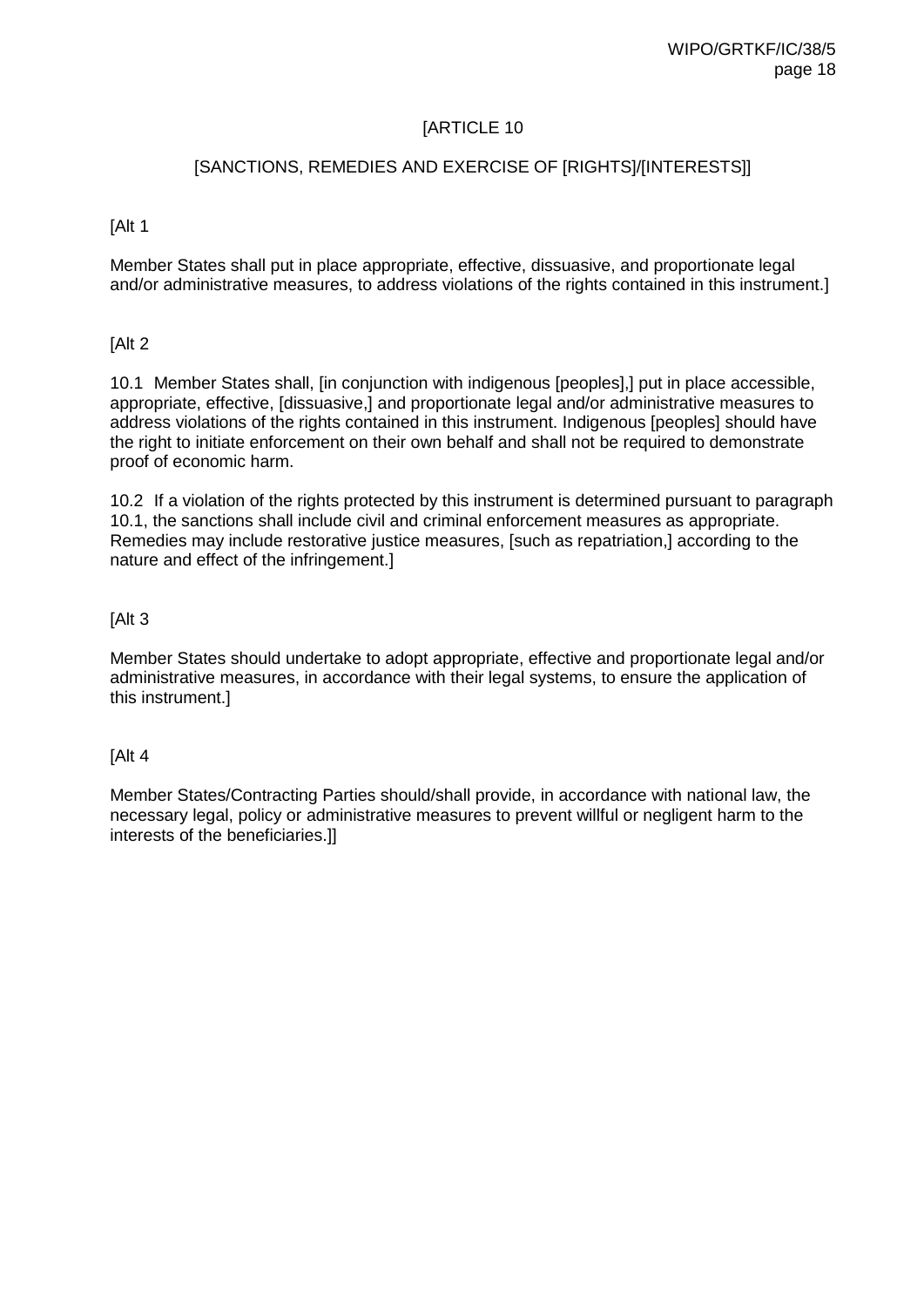# [ARTICLE 11]

### [TRANSITIONAL MEASURES

11.1 This [instrument] [should]/[shall] apply to all traditional cultural expressions which, at the time of the [instrument] coming into effect/force, fulfill the criteria set out in this [instrument].

[11.2 *Option 1* [[Member States]/[Contracting Parties] [should]/[shall] secure the rights acquired by third parties under national law prior to the entry into effect/force of this [instrument]].]

[11.2 *Option 2* Continuing acts in respect of traditional cultural expressions that had commenced prior to the coming into effect/force of this [instrument] and which would not be permitted or which would be otherwise regulated by the [instrument], [[should]/[shall] be brought into conformity with the [instrument] within a reasonable period of time after its entry into effect/force, subject to Paragraph 3]/[[should]/[shall] be allowed to continue].]

11.3 With respect to traditional cultural expressions that have special significance for the beneficiaries and which have been taken outside of the control of such beneficiaries, these beneficiaries [should]/[shall] have the right to recover such traditional cultural expressions.]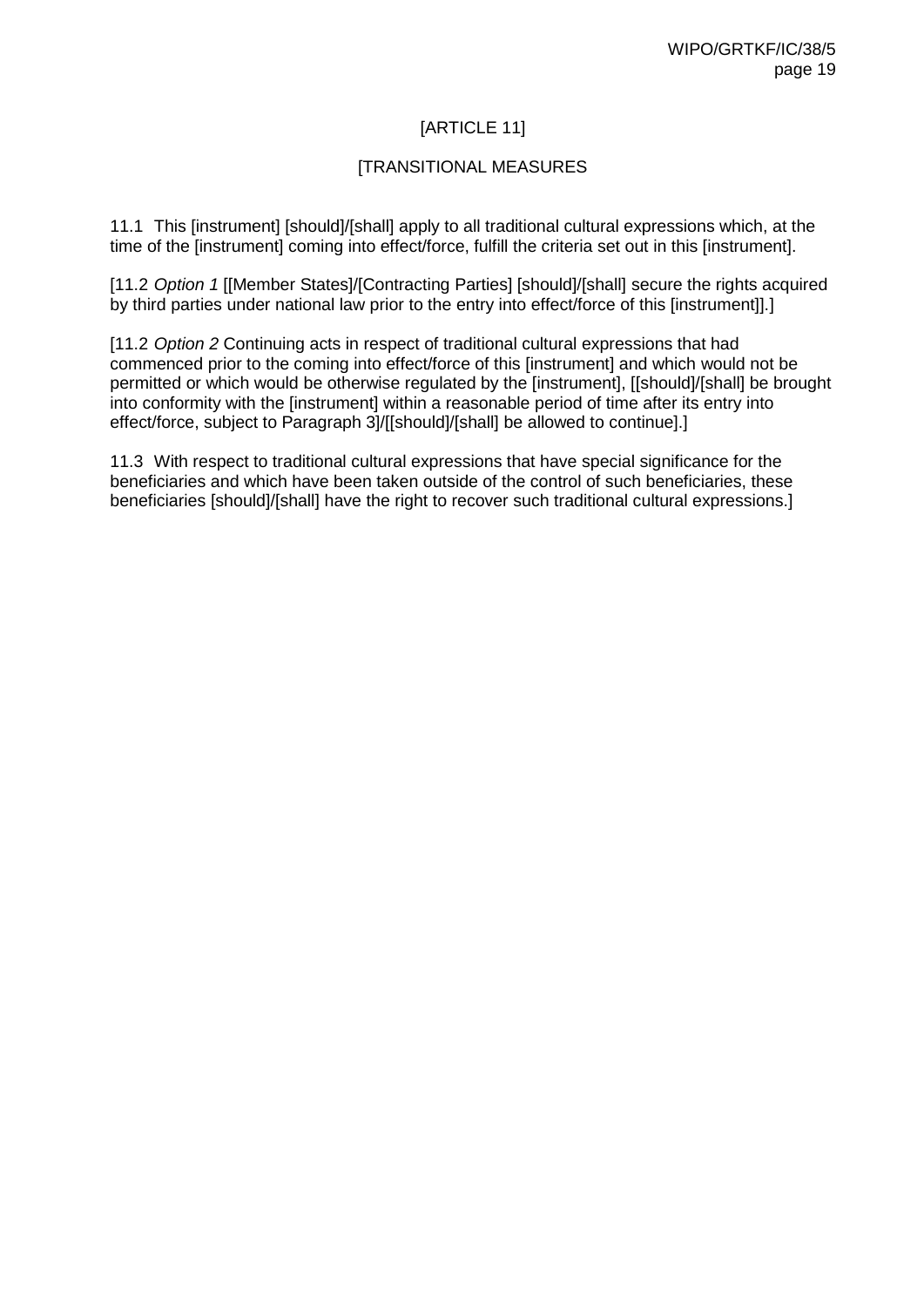# [ARTICLE 12]

## [RELATIONSHIP WITH [OTHER] INTERNATIONAL AGREEMENTS

12.1 [Member States]/[Contracting Parties] [should]/[shall] implement this [instrument] in a manner [mutually supportive] of [other] [existing] international agreements.]

[12.2 Nothing in this instrument may/shall be construed as diminishing or extinguishing the rights that indigenous [peoples] or local communities have now or may acquire in the future, as well as the rights of indigenous [peoples] enshrined in the United Nations Declaration on the Rights of Indigenous Peoples.

12.3 In case of legal conflict, the rights of the indigenous [peoples] included in the aforementioned Declaration shall prevail and all interpretations shall be guided by the provisions of said Declaration.]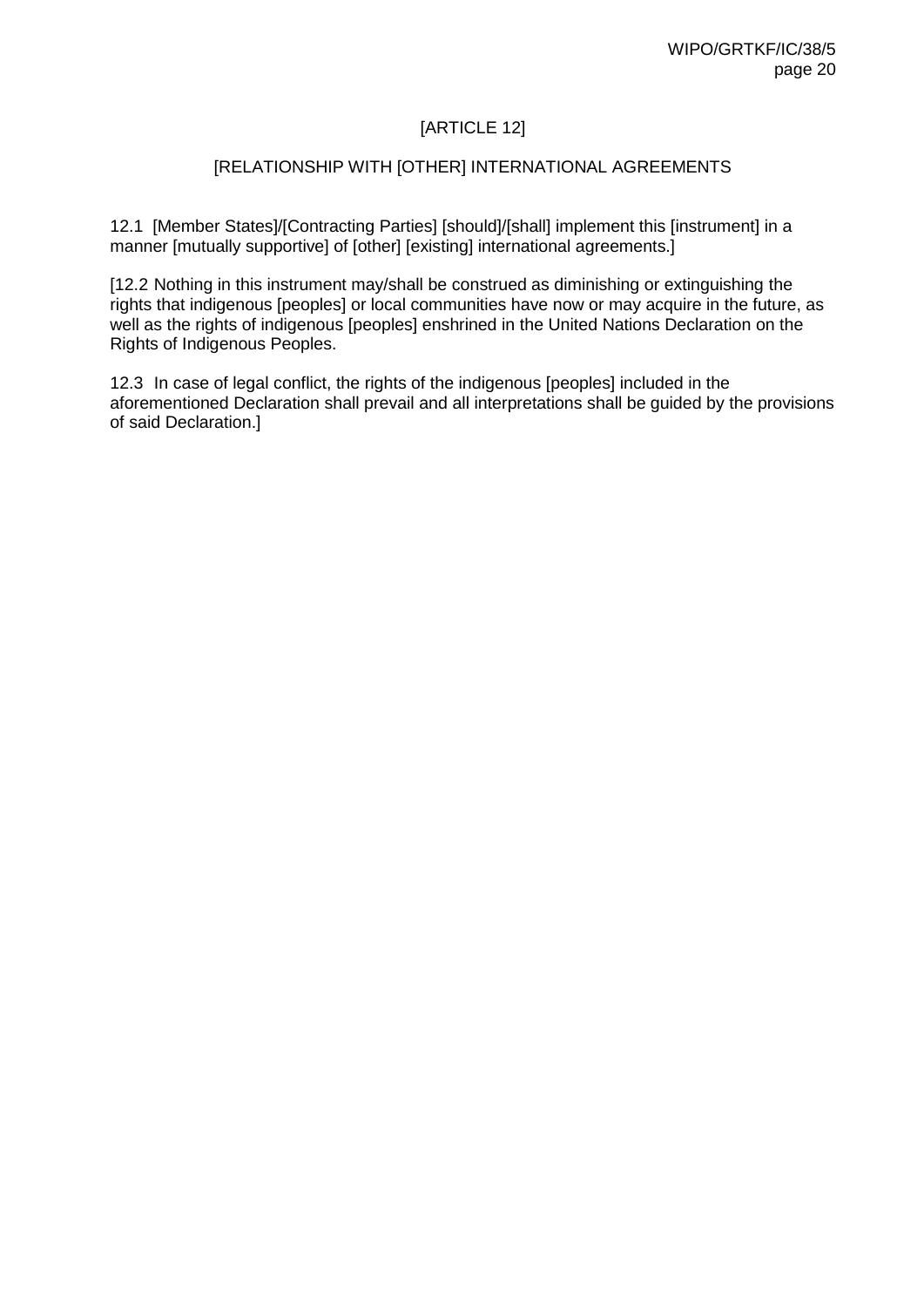# [ARTICLE 13]

## [NATIONAL TREATMENT

Each [Member State]/[Contracting Party] [should]/[shall] accord to beneficiaries that are nationals of other [Member States]/[Contracting Parties] treatment no less favourable than that it accords to beneficiaries that are its own nationals with regard to the protection provided for under this [instrument].]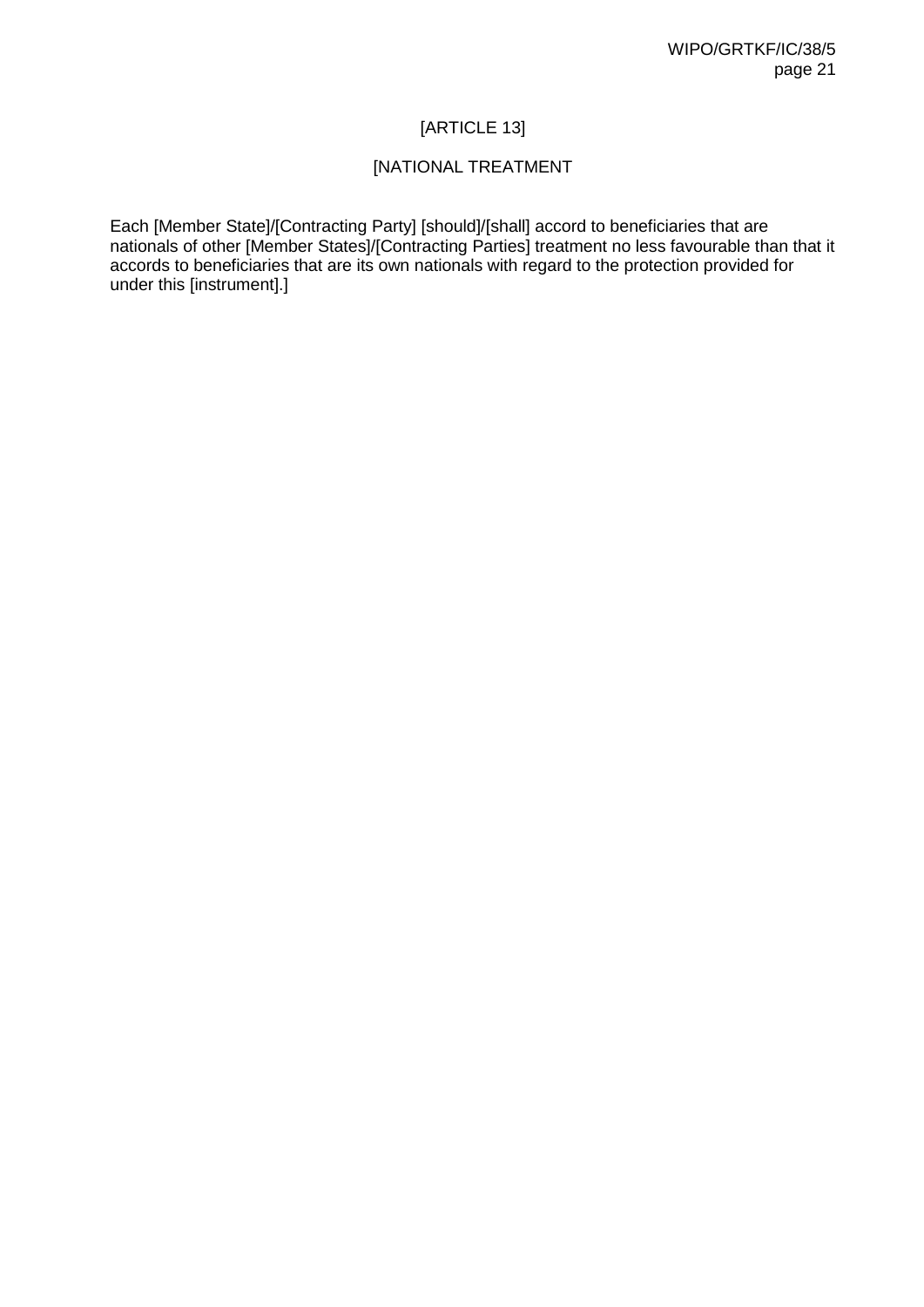## [ALTERNATIVES TO ARTICLES 8, 9, 10, 11 and 13 NO SUCH PROVISIONS]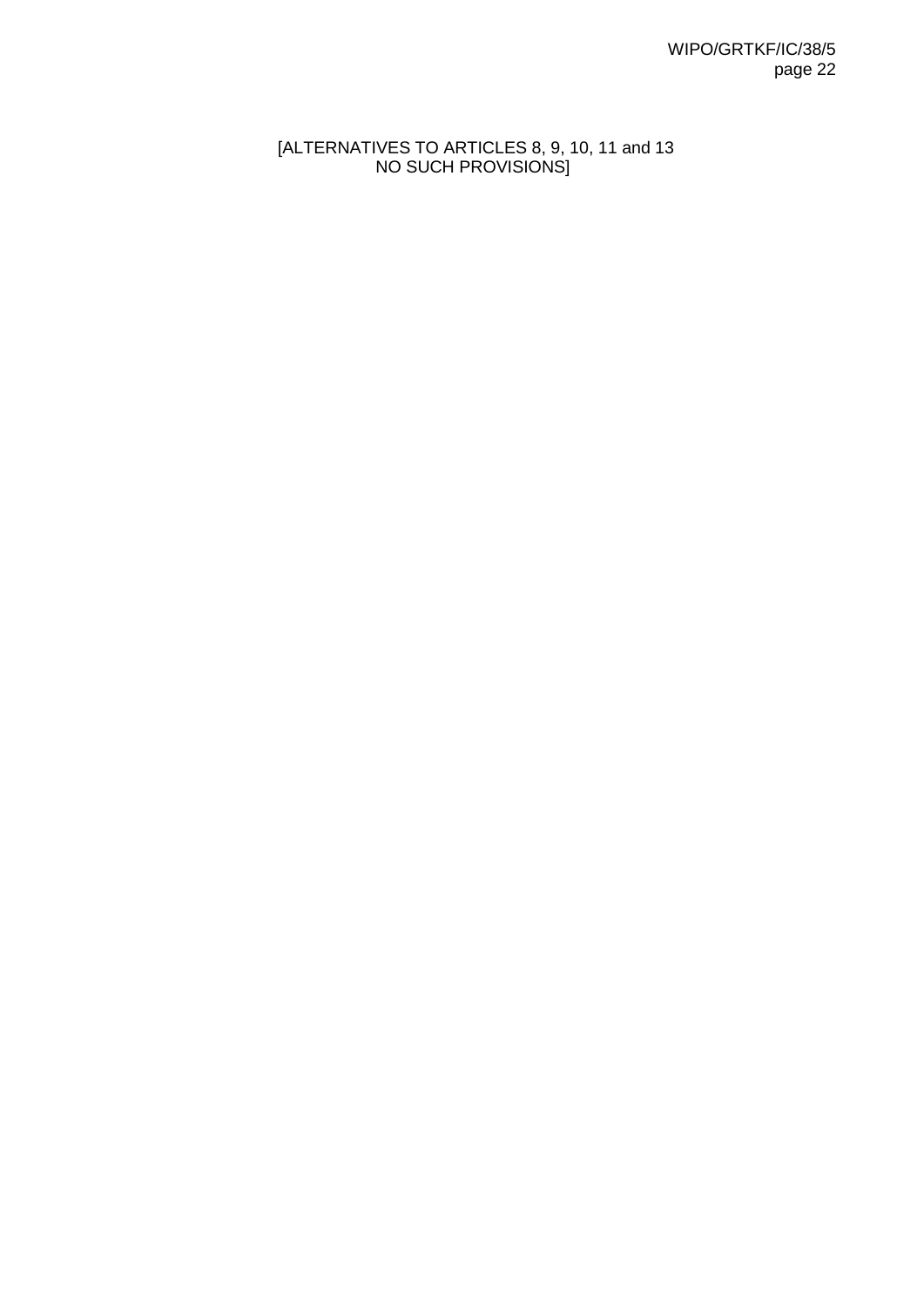# [ARTICLE 14]

## [TRANSBOUNDARY COOPERATION

In instances where [protected] traditional cultural expressions are located in territories of different [Member States]/[Contracting Parties], those [Member States]/[Contracting Parties] [should]/[shall] co-operate in addressing instances of transboundary [protected] traditional cultural expressions.], with the involvement of indigenous [peoples] and local communities concerned, where applicable, with a view to implementing this [instrument].]